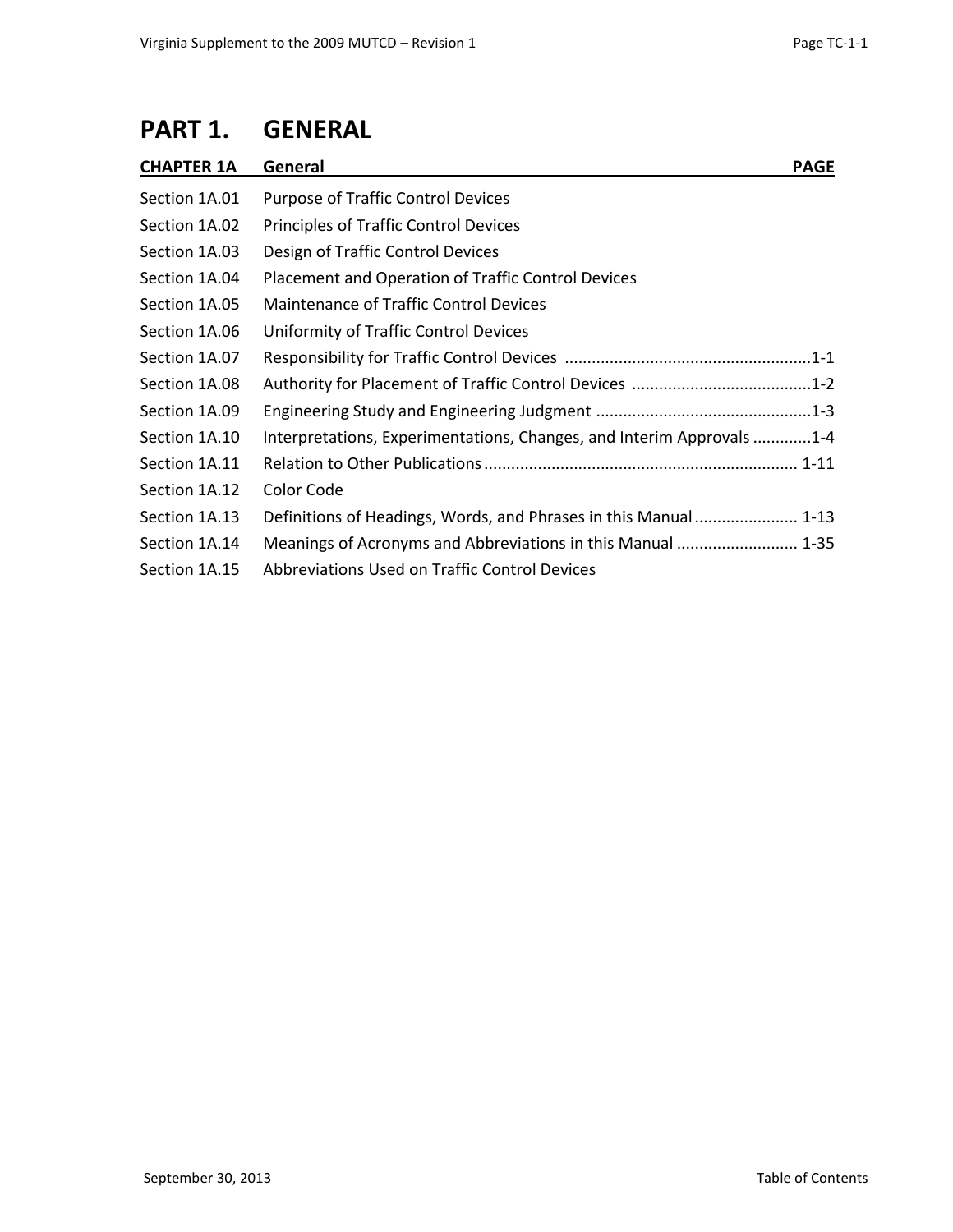

# **CHAPTER 1A. GENERAL**

## **Section 1A.07 Responsibility for Traffic Control Devices**

**Standard:**

- 01 **The responsibility for the design, placement, operation, maintenance, and uniformity of traffic control devices shall rest with the public agency or the official having jurisdiction, or, in the case of private roads open to public travel, with the private owner or private official having jurisdiction. 23 CFR 655.603 adopts the MUTCD as the national standard for all traffic control devices installed on any street, highway, bikeway, or private road open to public travel (see definition in [Section 1A.13](http://mutcd.fhwa.dot.gov/htm/2009/part1/part1a.htm#section1A13) of this Supplement). When a State or other Federal agency manual or supplement is required, that manual or supplement shall be in substantial conformance with the National MUTCD.**
- 02 **23 CFR 655.603 also states that traffic control devices on all streets, highways, bikeways, and private roads open to public travel in each State shall be in substantial conformance with standards issued or endorsed by the Federal Highway Administrator.**

Support:

- 03 The Introduction of the MUTCD contains information regarding the meaning of substantial conformance and the applicability of the MUTCD to private roads open to public travel.
- 04 The Introduction to this Supplement contains information regarding the applicability in this Supplement to streets, highways, bikeways, and private roads open to public travel within the Commonwealth of Virginia.
- 05 The "Uniform Vehicle Code" (see [Section 1A.11](http://mutcd.fhwa.dot.gov/htm/2009/part1/part1a.htm#section1A11) of this Supplement) has the following provision in Section 15-104 for the adoption of a uniform manual:
	- a. "The [State Highway Agency] shall adopt a manual and specification for a uniform system of traffic control devices consistent with the provisions of this code for use upon highways within this State. Such uniform system shall correlate with and so far as possible conform to the system set forth in the most recent edition of the Manual on Uniform Traffic Control Devices for Streets and Highways, and other standards issued or endorsed by the Federal Highway Administrator."
	- b. "The Manual adopted pursuant to subsection (a) shall have the force and effect of law."
- 06 All States have officially adopted the National MUTCD either in its entirety, with supplemental provisions, or as a separate published document.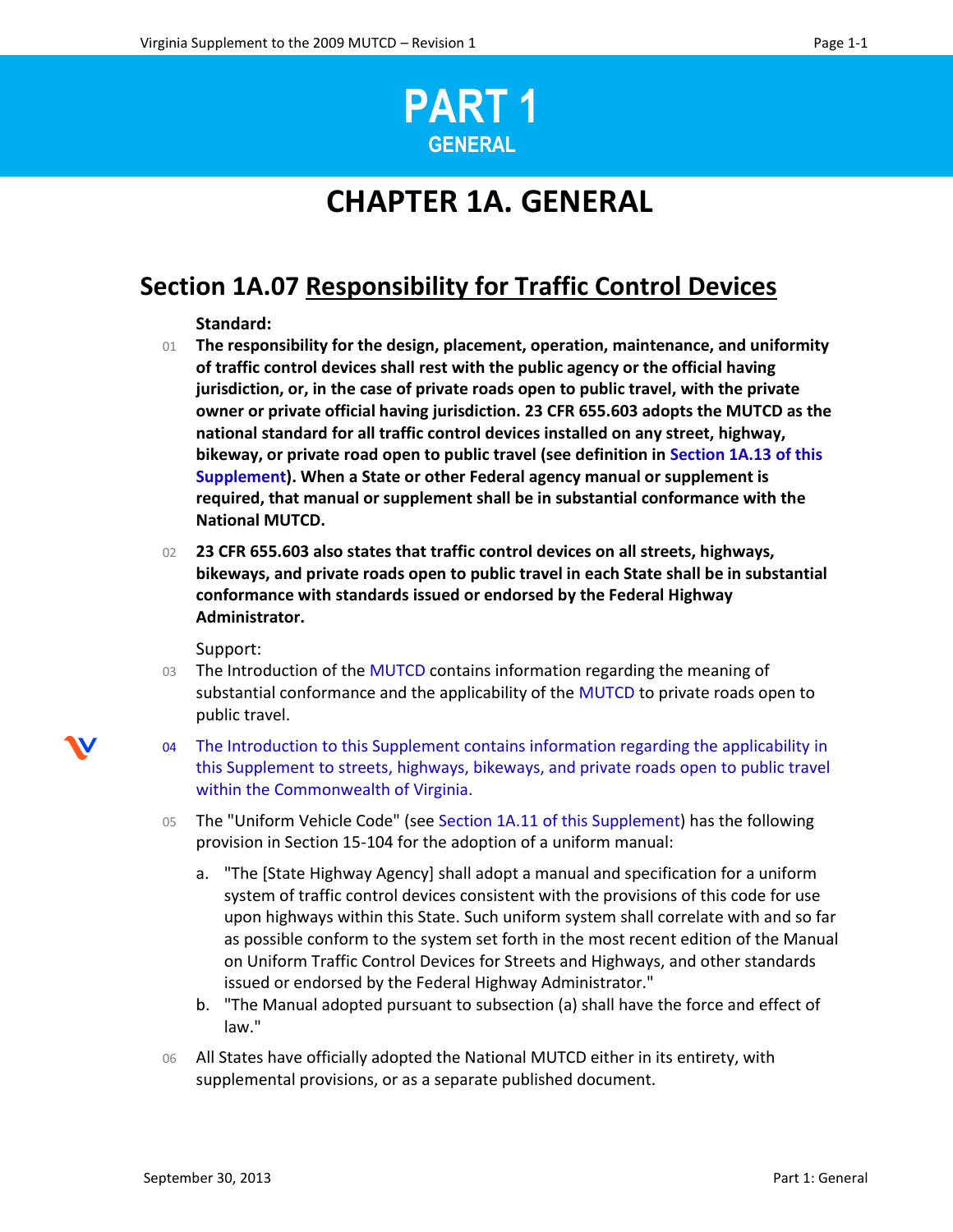*Guidance:*

07 *These individual State manuals or supplements should be reviewed for specific provisions relating to that State.*

Support:

08 The National MUTCD has also been adopted by the National Park Service, the U.S. Forest Service, the U.S. Military Command, the Bureau of Indian Affairs, the Bureau of Land Management, and the U.S. Fish and Wildlife Service.

*Guidance:*

09 *States should adopt Section 15-116 of the "Uniform Vehicle Code," which states that, "No person shall install or maintain in any area of private property used by the public any sign, signal, marking, or other device intended to regulate, warn, or guide traffic unless it conforms with the State manual and specifications adopted under Section 15- 104."*

# **Section 1A.08 Authority for Placement of Traffic Control Devices**

**Standard:**

- 01 **Traffic control devices, advertisements, announcements, and other signs or messages within the highway right-of-way shall be placed only as authorized by a public authority or the official having jurisdiction, or, in the case of private roads open to public travel, by the private owner or private official having jurisdiction, for the purpose of regulating, warning, or guiding traffic.**
- 02 **When the public agency or the official having jurisdiction over a street or highway, or, in the case of private roads open to public travel, the private owner or private official having jurisdiction, has granted proper authority, others such as contractors and public utility companies shall be permitted to install approved temporary traffic control devices in temporary traffic control zones. Such temporary traffic control devices shall conform in design, application and placement with the Standards of the "Virginia Work Area Protection Manual" (most current edition with updates).**

### *Guidance:*

03 *Any unauthorized traffic control device or other sign or message placed on the highway right-of-way by a private organization or individual constitutes a public nuisance and should be removed. All unofficial or nonessential traffic control devices, signs, or messages should be removed.*

### **Standard:**

04 **All regulatory traffic control devices shall be supported by laws, ordinances, or regulations.**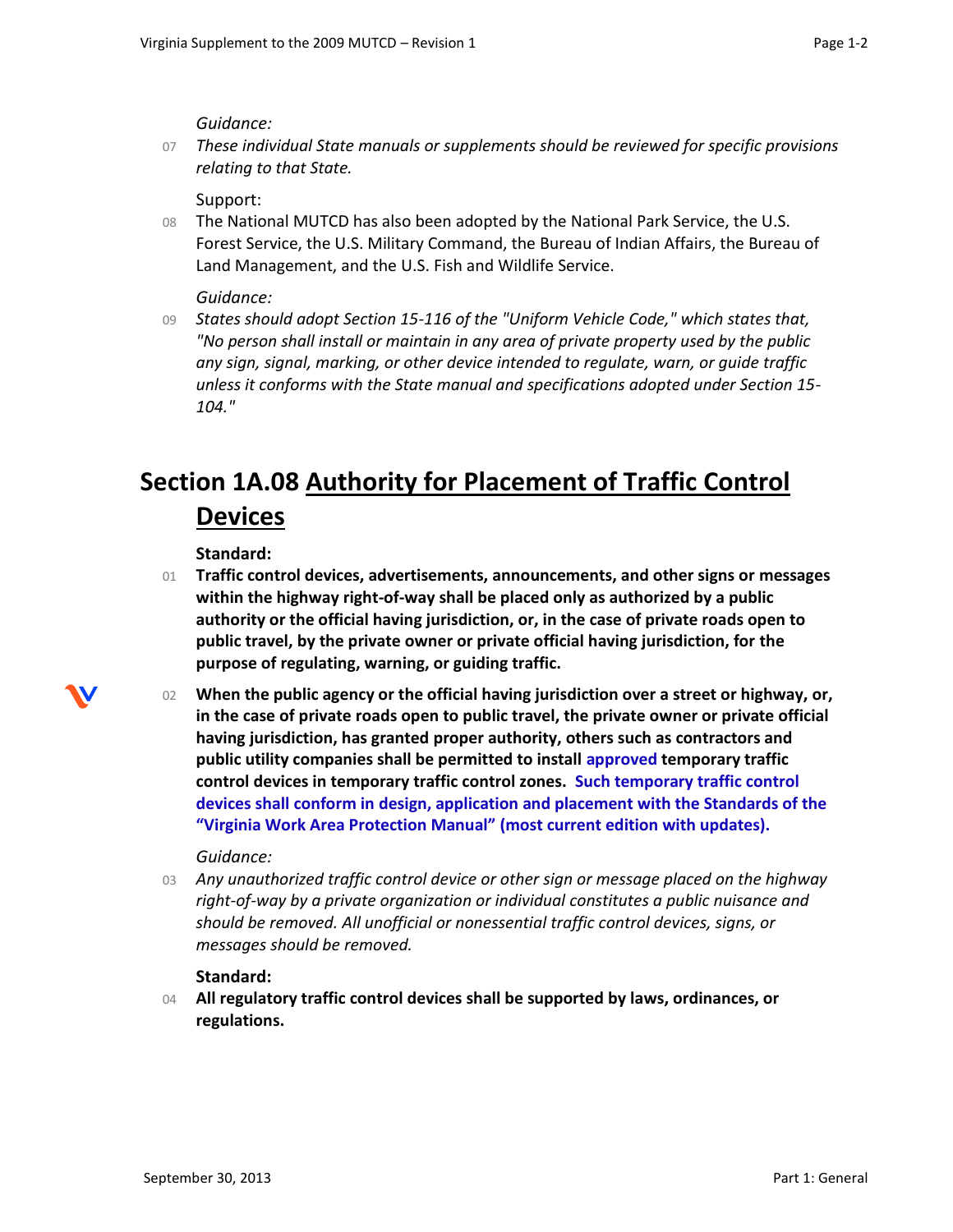Support:

- 05 Provisions of the MUTCD and this Supplement are based upon the concept that effective traffic control depends upon both appropriate application of the devices and reasonable enforcement of the regulations.
- 06 Although some highway design features, such as curbs, median barriers, guardrails, speed humps or tables, and textured pavement, have a significant impact on traffic operations and safety, they are not considered to be traffic control devices and provisions regarding their design and use are generally not included in the MUTCD or this Supplement.
- 07 Certain types of signs and other devices that do not have any traffic control purpose are sometimes placed within the highway right-of-way by or with the permission of the public agency or the official having jurisdiction over the street or highway. Most of these signs and other devices are not intended for use by road users in general, and their message is only important to individuals who have been instructed in their meanings. These signs and other devices are not considered to be traffic control devices and provisions regarding their design and use are not included in the MUTCD or this Supplement. Among these signs and other devices are the following:
	- A. Devices whose purpose is to assist highway maintenance personnel. Examples include markers to guide snowplow operators, devices that identify culvert and drop inlet locations, and devices that precisely identify highway locations for maintenance or mowing purposes.
	- B. Devices whose purpose is to assist fire or law enforcement personnel. Examples include markers that identify fire hydrant locations, signs that identify fire or water district boundaries, speed measurement pavement markings, small indicator lights to assist in enforcement of red light violations, and photo enforcement systems.
	- C. Devices whose purpose is to assist utility company personnel and highway contractors, such as markers that identify underground utility locations.
	- D. Signs posting local non-traffic ordinances.
	- E. Signs giving civic organization meeting information.

#### **Standard:**

08 **Signs and other devices that do not have any traffic control purpose that are placed within the highway right-of-way shall not be located where they will interfere with, or detract from, traffic control devices.**

## **Section 1A.09 Engineering Study and Engineering Judgment**

#### Support:

01 Definitions of an engineering study and engineering judgment are contained in [Section](http://www.mutcd.fhwa.dot.gov/htm/2009/part1/part1a.htm#section1A13)  [1A.13](http://www.mutcd.fhwa.dot.gov/htm/2009/part1/part1a.htm#section1A13) of this Supplement.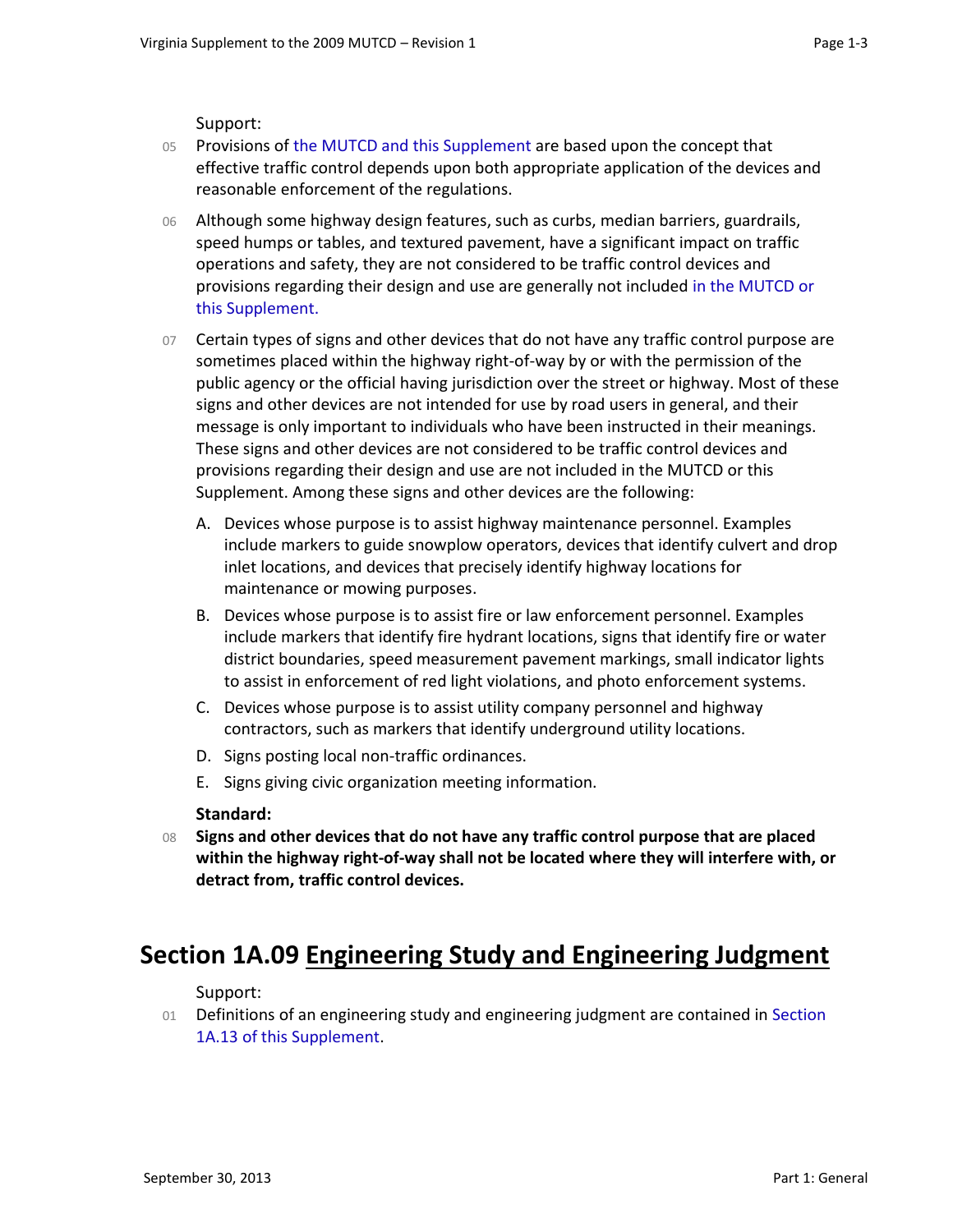#### **Standard:**

02 **The MUTCD and this Supplement describe the application of traffic control devices, but shall not be a legal requirement for their installation.**

#### *Guidance:*

- 03 *The decision to use or not use a particular traffic control device at a particular location should be made on the basis of engineering study and the application of engineering judgment. Thus, while the MUTCD and this Supplement provide Standards, Guidance, and Options for design and application of traffic control devices, the MUTCD and this Supplement should not be considered a substitute for engineering study and the application of engineering judgment. Engineering judgment should be exercised in the selection and application of traffic control devices, as well as in the location and design of the roads and streets that the devices complement. Jurisdictions with responsibility for traffic control that do not have professional engineers on their staffs should seek professional engineering assistance from others, such as a professional traffic engineering consultant.*
- 04 *An engineering study should be the basis for a decision to deviate from a Standard (see definition in Section 1A.13 of this Supplement).*
- 05 *Early in the processes of location and design of roads and streets, engineers should coordinate such location and design with the design and placement of the traffic control devices to be used with such roads and streets.*
- 06 *Jurisdictions, or owners of private roads open to public travel, with responsibility for traffic control that do not have engineers on their staffs who are trained and/or experienced in traffic control devices should seek engineering assistance from others, such as the State transportation agency, their county, a nearby large city, or a traffic engineering consultant.*

#### Support:

07 As part of the Federal-aid Program, each State is required to have a Local Technology Assistance Program (LTAP) and to provide technical assistance to local highway agencies. Requisite technical training in the application of the principles of the MUTCD is available from the State's Local Technology Assistance Program for needed engineering guidance and assistance.

## **Section 1A.10 Interpretations, Experimentations, Changes, and Interim Approvals**

#### **Standard:**

01 **Design, application, and placement of traffic control devices other than those adopted in this Manual shall be prohibited unless the provisions of this Section are followed.**

#### Support:

02 Continuing advances in technology will produce changes in the highway, vehicle, and road user proficiency; therefore, portions of the system of traffic control devices in this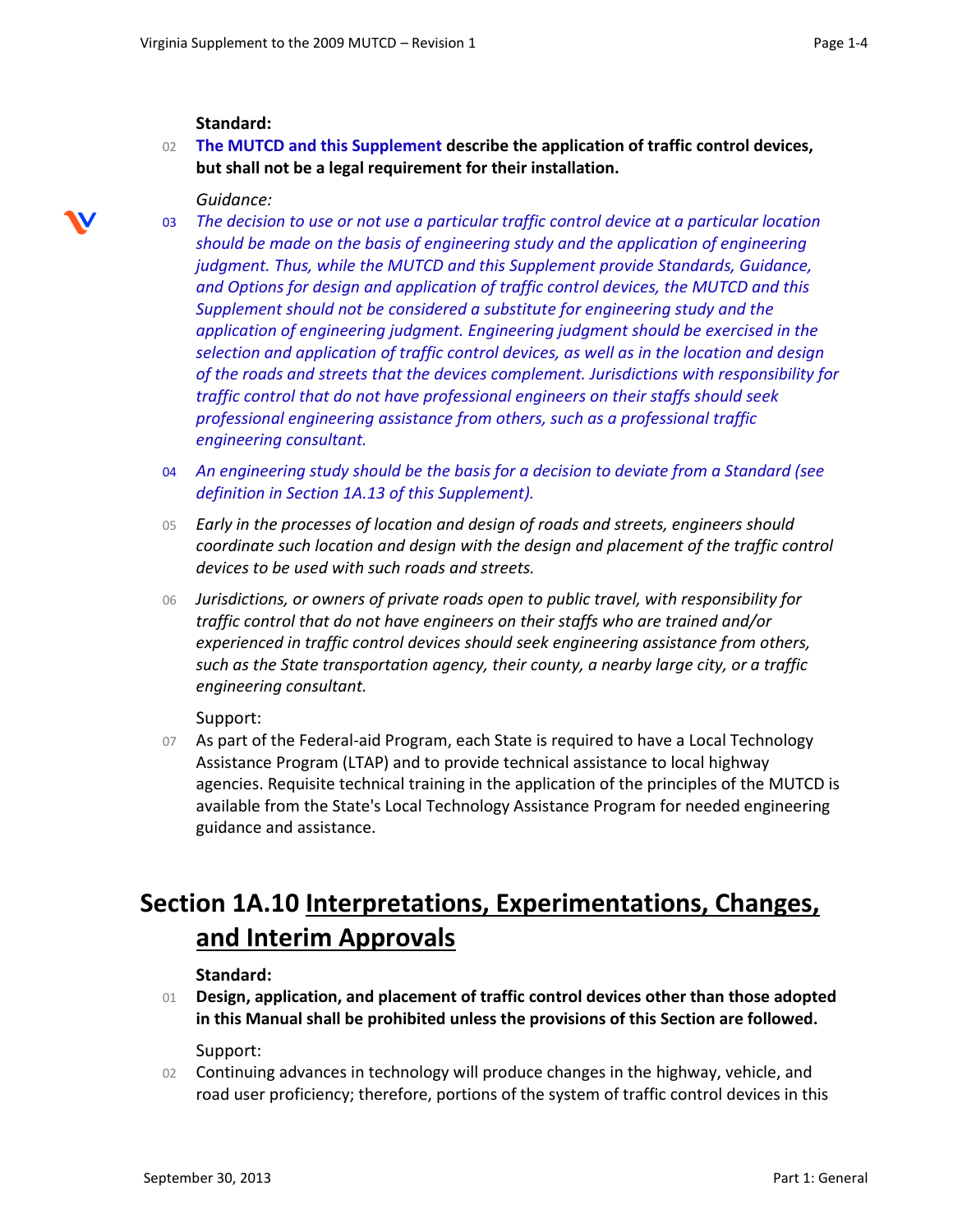Manual will require updating. In addition, unique situations often arise for device applications that might require interpretation or clarification of this Manual. It is important to have a procedure for recognizing these developments and for introducing new ideas and modifications into the system.

#### **Standard:**

03 **Except as provided in Paragraph 4, requests for any interpretation, permission to experiment, interim approval, or change shall be submitted electronically to the Federal Highway Administration (FHWA), Office of Transportation Operations, MUTCD team, at the following e-mail address: MUTCDofficialrequest@dot.gov.**

Option:

04 If electronic submittal is not possible, requests for interpretations, permission to experiment, interim approvals, or changes may instead be mailed to the Office of Transportation Operations, HOTO-1, Federal Highway Administration, 1200 New Jersey Avenue, SE, Washington, DC 20590.

#### Support:

- 05 Communications regarding other MUTCD matters that are not related to official requests will receive quicker attention if they are submitted electronically to the MUTCD Team Leader or to the appropriate individual MUTCD team member. Their e-mail addresses are available through the links contained on the "Who's Who" page on the MUTCD website at http://mutcd.fhwa.dot.gov/team.htm.
- 06 An interpretation includes a consideration of the application and operation of standard traffic control devices, official meanings of standard traffic control devices, or the variations from standard device designs.

### *Guidance:*

- 07 *Requests for an interpretation of this Manual should contain the following information:*
	- *A. A concise statement of the interpretation being sought;*
	- *B. A description of the condition that provoked the need for an interpretation;*
	- *C. Any illustration that would be helpful to understand the request; and*
	- *D. Any supporting research data that is pertinent to the item to be interpreted.*

Support:

- 08 Requests to experiment include consideration of field deployment for the purpose of testing or evaluating a new traffic control device, its application or manner of use, or a provision not specifically described in this Manual.
- 09 A request for permission to experiment will be considered only when submitted by the public agency or toll facility operator responsible for the operation of the road or street on which the experiment is to take place. For a private road open to public travel, the request will be considered only if it is submitted by the private owner or private official having jurisdiction.
- 10 A diagram indicating the process for experimenting with traffic control devices is shown in Figure 1A-1(VA) in this Supplement.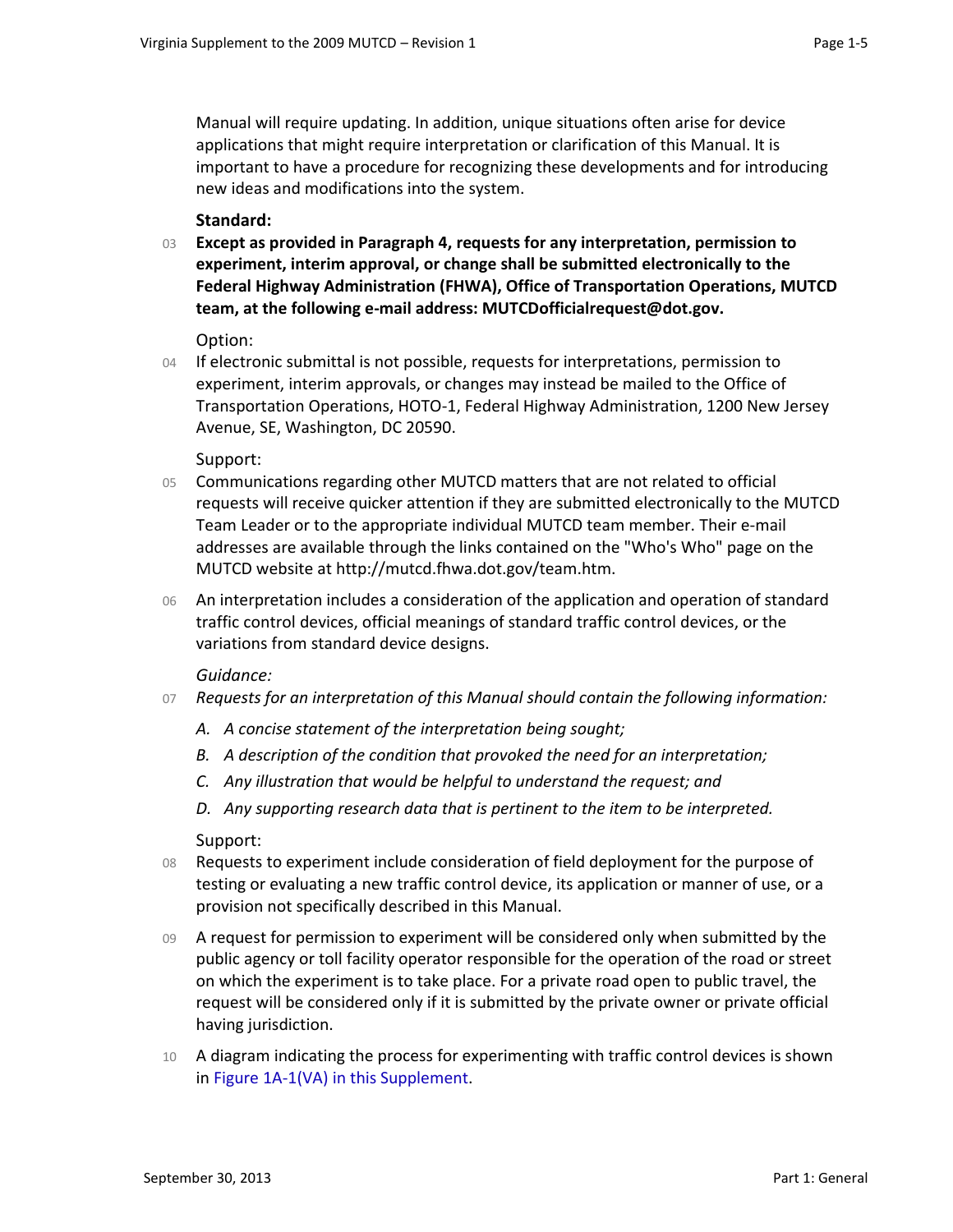# **Figure 1A-1(VA) Process for Requesting and Conducting Experimentations for New Traffic Control Devices**



Note: For experimentation of new regulatory and warning signs, the request shall be submitted to and approved by the Office of the State Traffic Engineer prior to submission to FHWA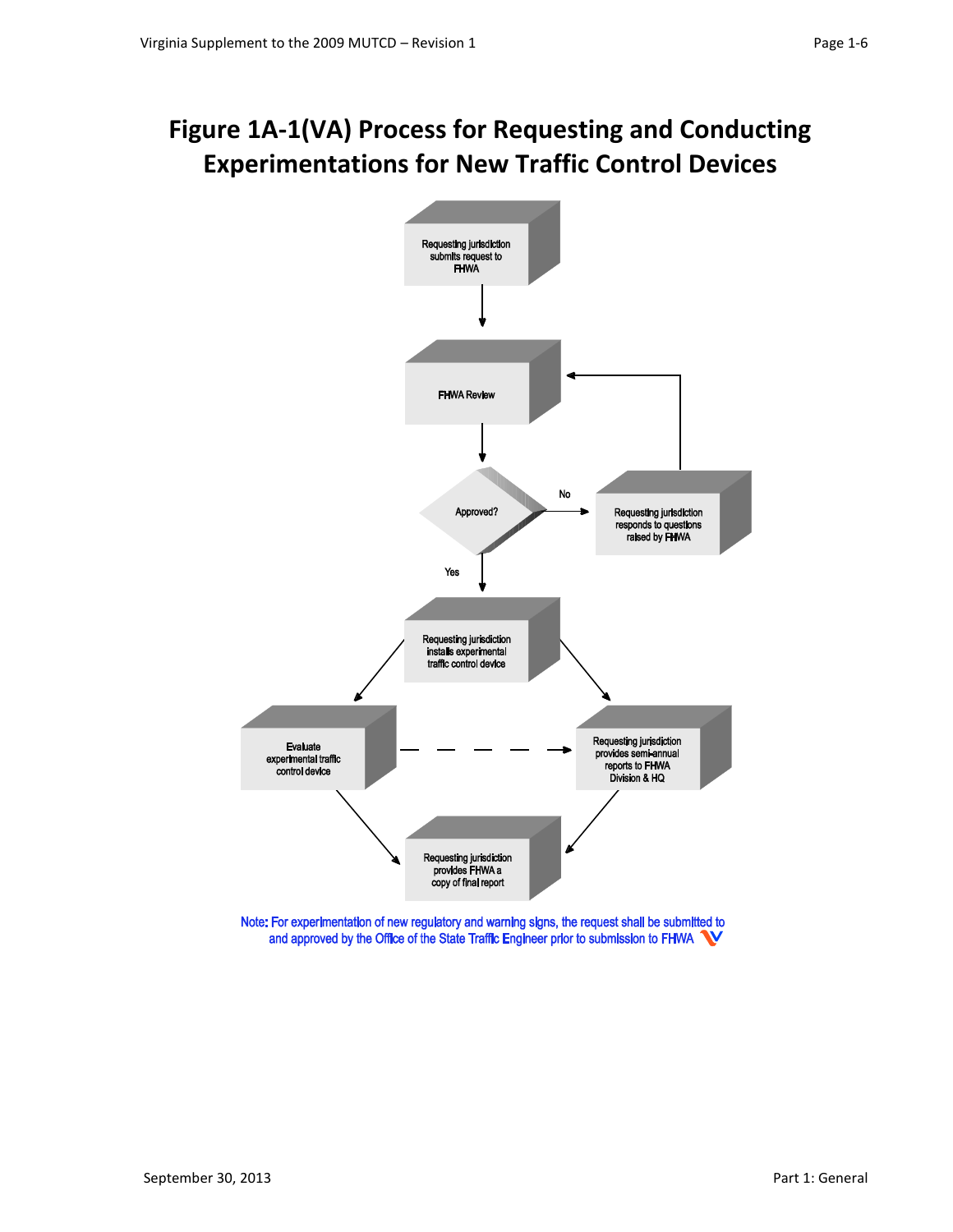### *Guidance:*

- 11 *The request for permission to experiment should contain the following:*
	- *A. A statement indicating the nature of the problem.*
	- *B. A description of the proposed change to the traffic control device or application of the traffic control device, how it was developed, the manner in which it deviates from the standard, and how it is expected to be an improvement over existing standards.*
	- *C. Any illustration that would be helpful to understand the traffic control device or use of the traffic control device.*
	- *D. Any supporting data explaining how the traffic control device was developed, if it has been tried, in what ways it was found to be adequate or inadequate, and how this choice of device or application was derived.*
	- *E. A legally binding statement certifying that the concept of the traffic control device is not protected by a patent or copyright. (An example of a traffic control device concept would be countdown pedestrian signals in general. Ordinarily an entire general concept would not be patented or copyrighted, but if it were it would not be acceptable for experimentation unless the patent or copyright owner signs a waiver of rights acceptable to the FHWA. An example of a patented or copyrighted specific device within the general concept of countdown pedestrian signals would be a manufacturer's design for its specific brand of countdown signal, including the design details of the housing or electronics that are unique to that manufacturer's product. As long as the general concept is not patented or copyrighted, it is acceptable for experimentation to incorporate the use of one or more patented devices of one or several manufacturers.)*
	- *F. The time period and location(s) of the experiment.*
	- *G. A detailed research or evaluation plan that must provide for close monitoring of the experimentation, especially in the early stages of its field implementation. The evaluation plan should include before and after studies as well as quantitative data describing the performance of the experimental device.*
	- *H. An agreement to restore the site of the experiment to a condition that complies with the provisions of this Manual within 3 months following the end of the time period of the experiment. This agreement must also provide that the agency sponsoring the experimentation will terminate the experimentation at any time that it determines significant safety concerns are directly or indirectly attributable to the experimentation. The FHWA's Office of Transportation Operations has the right to terminate approval of the experimentation at any time if there is an indication of safety concerns. If, as a result of the experimentation, a request is made that this Manual be changed to include the device or application being experimented with, the device or application will be permitted to remain in place until an official rulemaking action has occurred.*
	- *I. An agreement to provide semi-annual progress reports for the duration of the experimentation, and an agreement to provide a copy of the final results of the experimentation to the FHWA's Office of Transportation Operations within 3 months*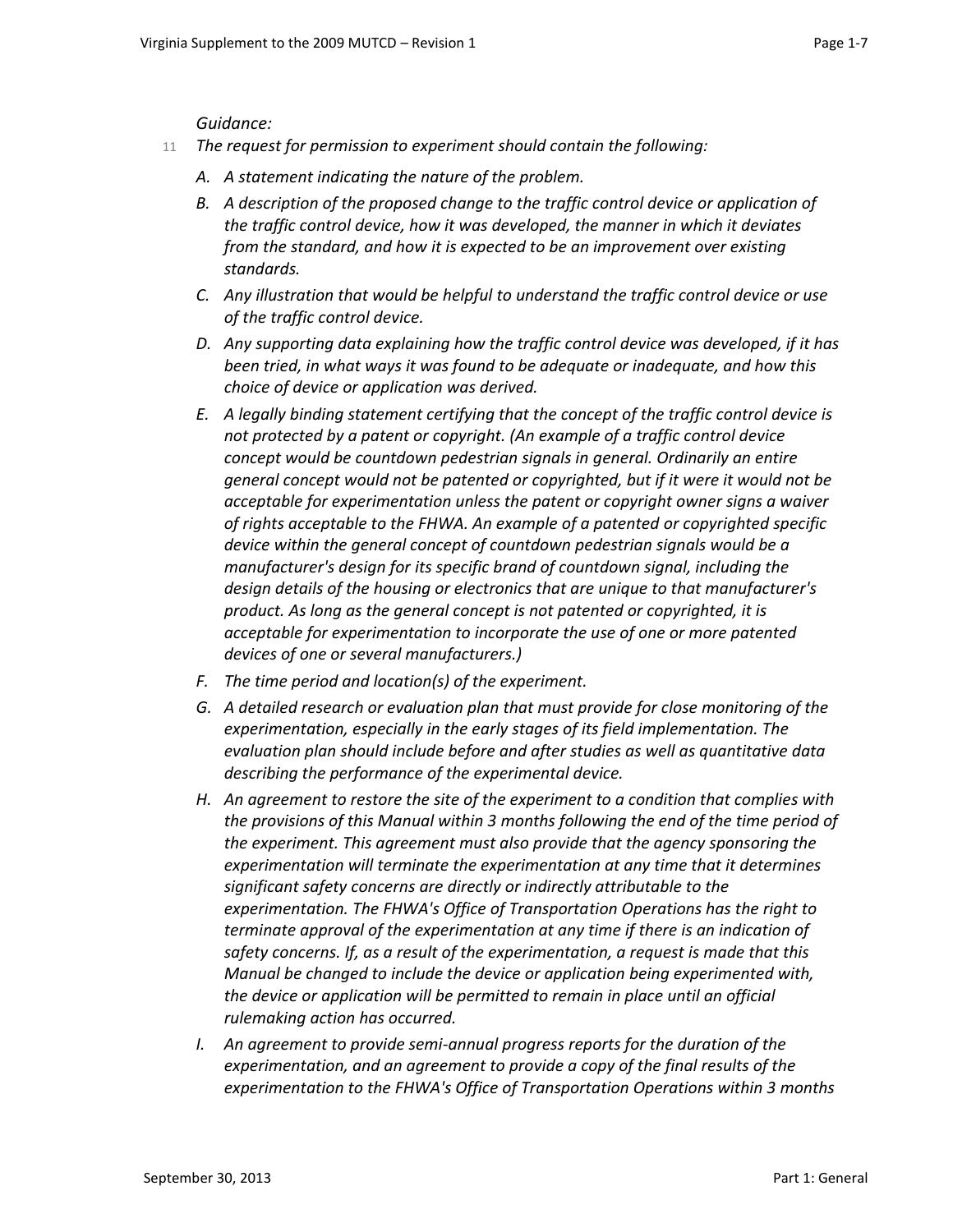*following completion of the experimentation. The FHWA's Office of Transportation Operations has the right to terminate approval of the experimentation if reports are not provided in accordance with this schedule.* 

Support:

12 A change includes consideration of a new device to replace a present standard device, an additional device to be added to the list of standard devices, or a revision to a traffic control device application or placement criteria.

*Guidance:*

- 13 *Requests for a change to this Manual should contain the following information:*
	- *A. A statement indicating what change is proposed;*
	- *B. Any illustration that would be helpful to understand the request; and*
	- *C. Any supporting research data that is pertinent to the item to be reviewed.*

Support:

- 14 Interim approval allows interim use, pending official rulemaking, of a new traffic control device, a revision to the application or manner of use of an existing traffic control device, or a provision not specifically described in this Manual. The FHWA issues an Interim Approval by official memorandum signed by the Associate Administrator for Operations and posts this memorandum on the MUTCD website. The issuance by FHWA of an interim approval will typically result in the traffic control device or application being placed into the next scheduled rulemaking process for revisions to this Manual.
- 15 Interim approval is considered based on the results of successful experimentation, results of analytical or laboratory studies, and/or review of non-U.S. experience with a traffic control device or application. Interim approval considerations include an assessment of relative risks, benefits, costs, impacts, and other factors.
- 16 Interim approval allows for optional use of a traffic control device or application and does not create a new mandate or recommendation for use. Interim approval includes conditions that jurisdictions agree to comply with in order to use the traffic control device or application until an official rulemaking action has occurred.

#### **Standard:**

17 **A jurisdiction, toll facility operator, or owner of a private road open to public travel that desires to use a traffic control device for which FHWA has issued an interim approval shall request permission from FHWA.**

#### *Guidance:*

- 18 *The request for permission to place a traffic control device under an interim approval should contain the following:*
	- *A. A description of where the device will be used, such as a list of specific locations or highway segments or types of situations, or a statement of the intent to use the device jurisdiction-wide;*
	- *B. An agreement to abide by the specific conditions for use of the device as contained in the FHWA's interim approval document;*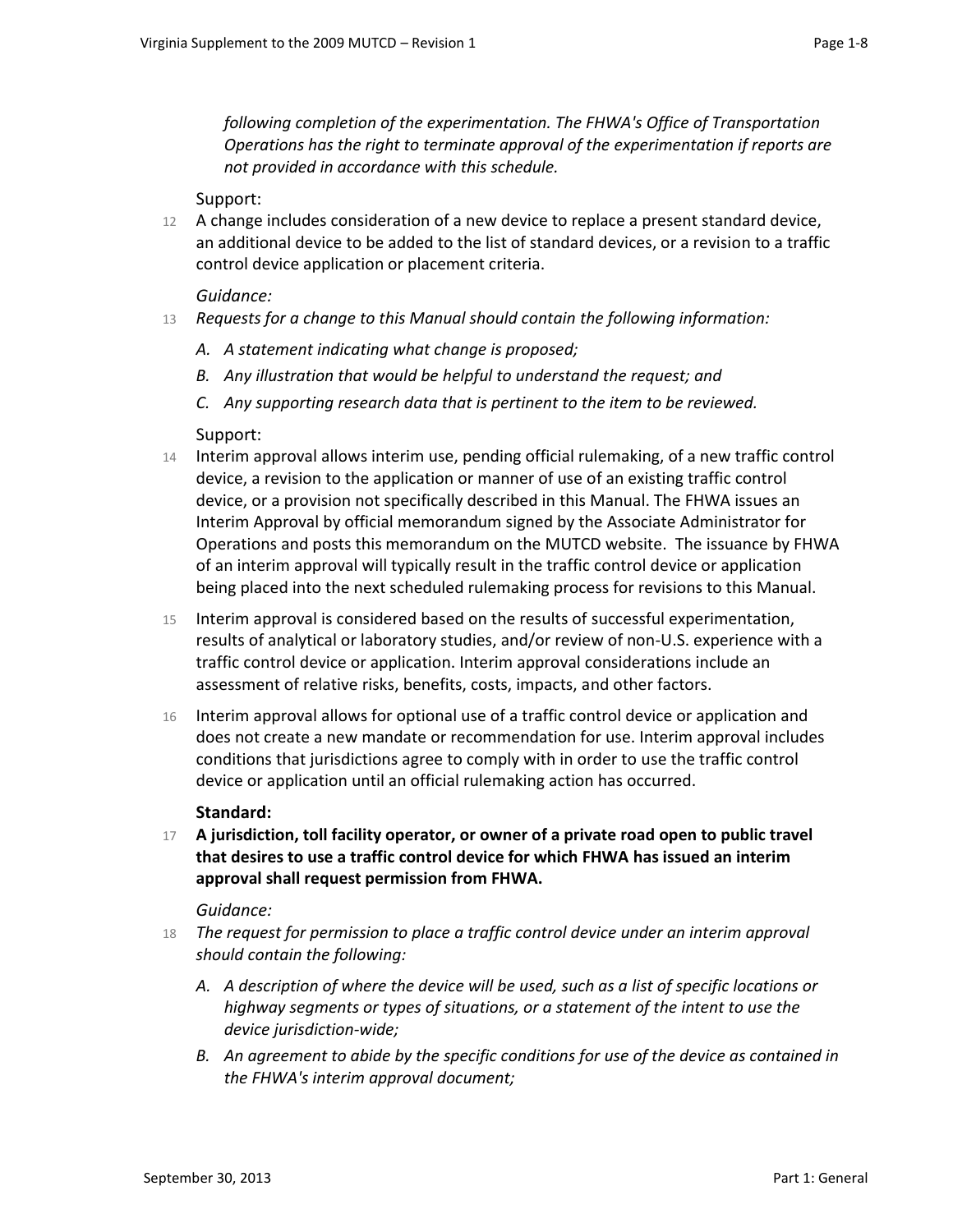- *C. An agreement to maintain and continually update a list of locations where the device has been installed; and*
- *D. An agreement to:* 
	- *1. Restore the site(s) of the interim approval to a condition that complies with the provisions in this Manual within 3 months following the issuance of a final rule on this traffic control device; and*
	- *2. Terminate use of the device or application installed under the interim approval at any time that it determines significant safety concerns are directly or indirectly attributable to the device or application. The FHWA's Office of Transportation Operations has the right to terminate the interim approval at any time if there is an indication of safety concerns.*

Option:

19 A State may submit a request for the use of a device under interim approval for all jurisdictions in that State, as long as the request contains the information listed in Paragraph 18.

### *Guidance:*

- 20 *A local jurisdiction, toll facility operator, or owner of a private road open to public travel using a traffic control device or application under an interim approval that was granted by FHWA either directly or on a statewide basis based on the State's request should inform the State of the locations of such use.*
- 21 *A local jurisdiction, toll facility operator, or owner of a private road open to public travel that is requesting permission to experiment or permission to use a device or application under an interim approval should first check for any State laws and/or directives covering the application of the MUTCD provisions that might exist in their State.*

Option:

22 A device or application installed under an interim approval may remain in place, under the conditions established in the interim approval, until an official rulemaking action has occurred.

Support:

- 23 A diagram indicating the process for incorporating new traffic control devices into this Manual is shown in Figure 1A-2(VA) in this Supplement.
- 24 For additional information concerning interpretations, experimentation, changes, or interim approvals, visit the MUTCD website at http://mutcd.fhwa.dot.gov.

### **Standard:**

25 **Any proposed or modified permanent Regulatory or Warning signs not in the MUTCD or this Supplement shall be submitted for review and approval by VDOT's Office of the State Traffic Engineer. Signs shall not be fabricated or installed prior to approval. This requirement shall apply whether or not submission to FHWA is required.**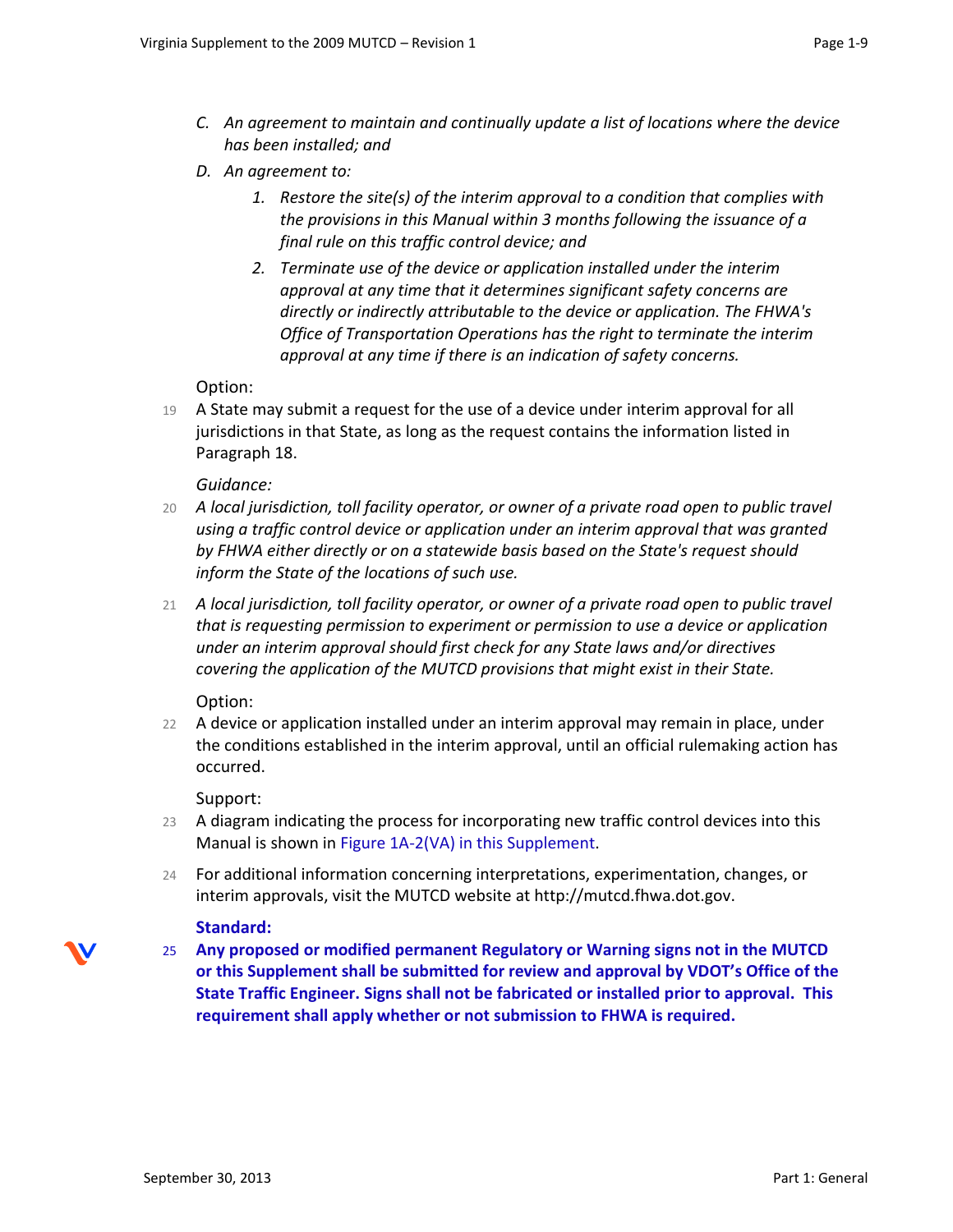# **Figure 1A-2(VA) Process for Incorporating New Traffic Control Devices into the MUTCD**

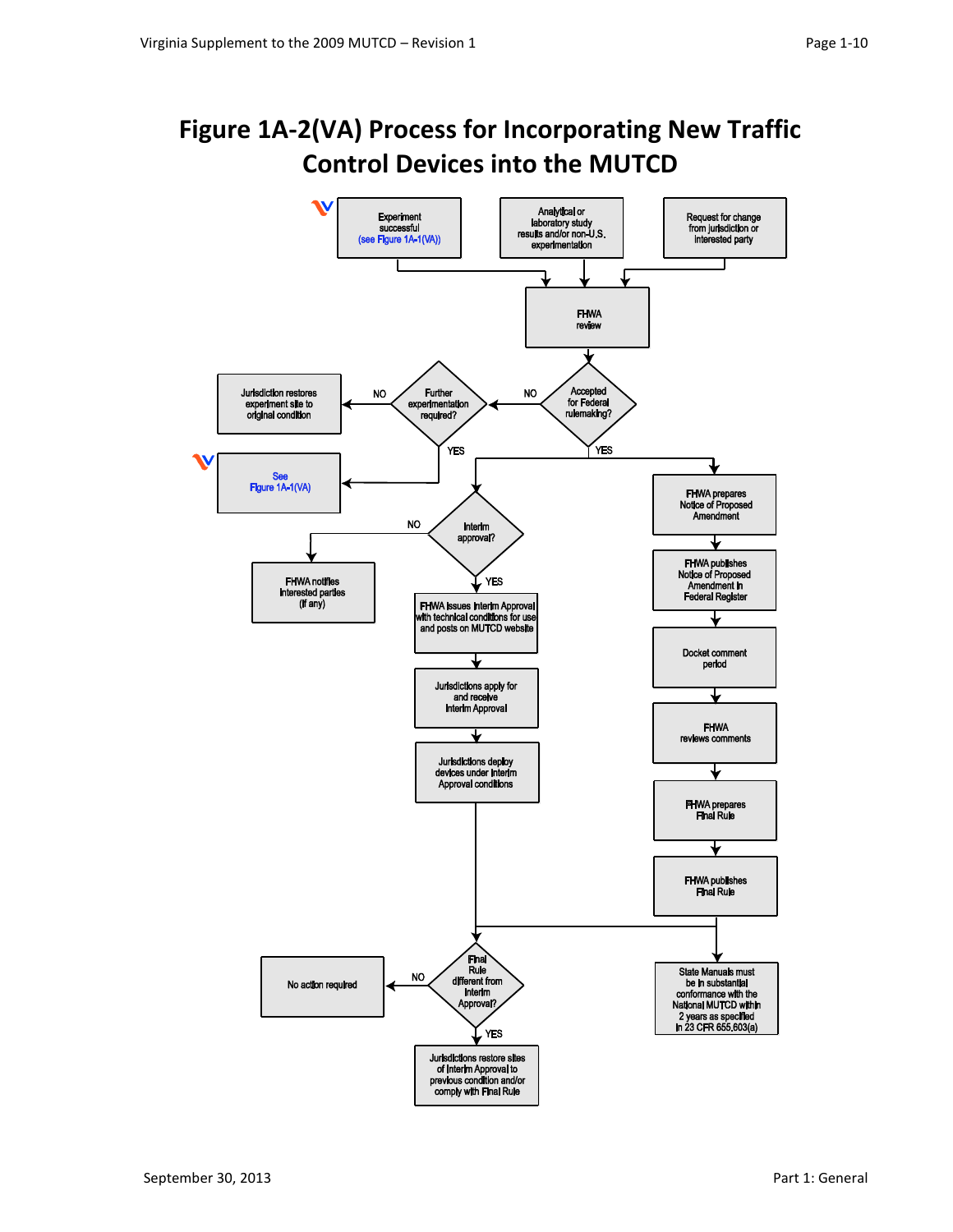## **Section 1A.11 Relation to Other Publications**

#### **Standard:**

01 **To the extent that they are incorporated by specific reference, the latest editions of the following publications, or those editions specifically noted, shall be a part of this Manual: "Standard Highway Signs and Markings" book (FHWA); and "Color Specifications for Retroreflective Sign and Pavement Marking Materials" (appendix to subpart F of Part 655 of Title 23 of the Code of Federal Regulations).**

02 **Signs referenced in this Supplement shall be designed and fabricated according to the sign layout specifications in the latest edition of the "Virginia Standard Highway Signs" book. See Appendix A of this Supplement for a link to the latest edition.**

03 **While the "Virginia Work Area Protection Manual" is adopted under the umbrella of the Virginia Supplement to the MUTCD, the engineering application of the two publications should be separate. The visual format and rules for use outlined in the Introduction for this publication only apply to the Parts included in this publication (Parts 1, 2, 3, 4, 7, 8, and 9, exclusive of Part 6). Part 6, the "Virginia Work Area Protection Manual," is applied in a separate and different manner as defined therein.**

Support:

- 04 The "Standard Highway Signs and Markings" book includes standard alphabets and symbols and arrows for signs and pavement markings.
- 05 For information about the publications mentioned in Paragraph 1, visit the Federal Highway Administration's MUTCD website at http://mutcd.fhwa.dot.gov, or write to the FHWA, 1200 New Jersey Avenue, SE, HOTO, Washington, DC 20590.
- 06 Other publications that are useful sources of information with respect to the use of this Manual are listed in this paragraph. See Addresses in this Manual for ordering information for the following publications (later editions might also be available as useful sources of information):
	- 1. "AAA School Safety Patrol Operations Manual," 2006 Edition (American Automobile Association—AAA)
	- 2. "A Policy on Geometric Design of Highways and Streets," 2004 Edition (American Association of State Highway and Transportation Officials—AASHTO)
	- 3. "Guide for the Development of Bicycle Facilities," 1999 Edition (AASHTO)
	- 4. "Guide for the Planning, Design, and Operation of Pedestrian Facilities," 2004 Edition (AASHTO)
	- 5. "Guide to Metric Conversion," 1993 Edition (AASHTO)
	- 6. "Guidelines for the Selection of Supplemental Guide Signs for Traffic Generators Adjacent to Freeways," 4th Edition/Guide Signs, Part II: Guidelines for Airport Guide Signing/Guide Signs, Part III: List of Control Cities for Use in Guide Signs on Interstate Highways," Item Code: GSGLC-4, 2001 Edition (AASHTO)
	- 7. "Roadside Design Guide," 2006 Edition (AASHTO)
	- 8. "Standard Specifications for Movable Highway Bridges," 1988 Edition (AASHTO)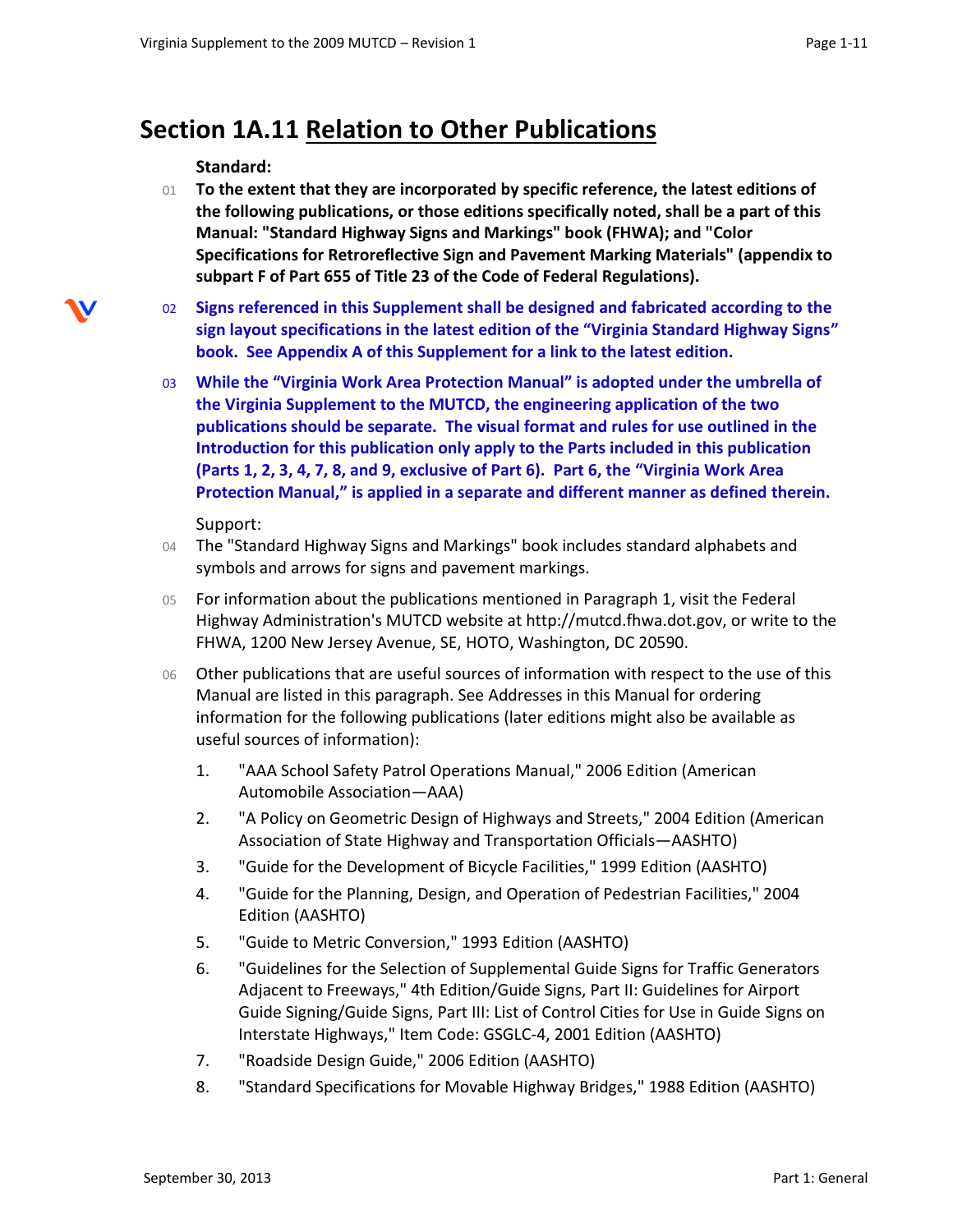- 9. "Traffic Engineering Metric Conversion Folders—Addendum to the Guide to Metric Conversion," 1993 Edition (AASHTO)
- 10. "2009 AREMA Communications & Signals Manual," (American Railway Engineering & Maintenance-of-Way Association—AREMA)
- 11. "Changeable Message Sign Operation and Messaging Handbook (FHWA-OP-03- 070)," 2004 Edition (Federal Highway Administration—FHWA)
- 12. "Designing Sidewalks and Trails for Access—Part 2—Best Practices Design Guide (FHWA-EP-01-027)," 2001 Edition (FHWA)
- 13. "Federal-Aid Highway Program Guidance on High Occupancy Vehicle (HOV) Lanes," 2001 (FHWA)
- 14. "Maintaining Traffic Sign Retroreflectivity," 2007 Edition (FHWA)
- 15. "Railroad-Highway Grade Crossing Handbook—Revised Second Edition (FHWA-SA-07-010)," 2007 Edition (FHWA)
- 16. "Ramp Management and Control Handbook (FHWA-HOP-06-001)," 2006 Edition (FHWA)
- 17. "Roundabouts-An Informational Guide (FHWA-RD-00-067)," 2000 Edition (FHWA)
- 18. "Signal Timing Manual (FHWA-HOP-08-024)," 2008 Edition (FHWA)
- 19. "Signalized Intersections: an Informational Guide (FHWA-HRT-04-091)," 2004 Edition (FHWA)
- 20. "Travel Better, Travel Longer: A Pocket Guide to Improving Traffic Control and Mobility for Our Older Population (FHWA-OP-03-098)," 2003 Edition (FHWA)
- 21. "Practice for Roadway Lighting," RP-8, 2001 (Illuminating Engineering Society— IES)
- 22. "Safety Guide for the Prevention of Radio Frequency Radiation Hazards in the Use of Commercial Electric Detonators (Blasting Caps)," Safety Library Publication No. 20, July 2001 Edition (Institute of Makers of Explosives)
- 23. "American National Standard for High-Visibility Public Safety Vests," (ANSI/ISEA 207-2006), 2006 Edition (International Safety Equipment Association—ISEA)
- 24. "American National Standard for High-Visibility Safety Apparel and Headwear," (ANSI/ISEA 107-2004), 2004 Edition (ISEA)
- 25. "Manual of Traffic Signal Design," 1998 Edition (Institute of Transportation Engineers—ITE)
- 26. "Manual of Transportation Engineering Studies," 1994 Edition (ITE)
- 27. "Pedestrian Traffic Control Signal Indications," Part 1—1985 Edition; Part 2 (LED Pedestrian Traffic Signal Modules)—2004 Edition (ITE)
- 28. "Preemption of Traffic Signals Near Railroad Crossings," 2006 Edition (ITE)
- 29. "Purchase Specification for Flashing and Steady Burn Warning Lights," 1981 Edition (ITE)
- 30. "Traffic Control Devices Handbook," 2001 Edition (ITE)
- 31. "Traffic Detector Handbook," 1991 Edition (ITE)
- 32. "Traffic Engineering Handbook," 2009 Edition (ITE)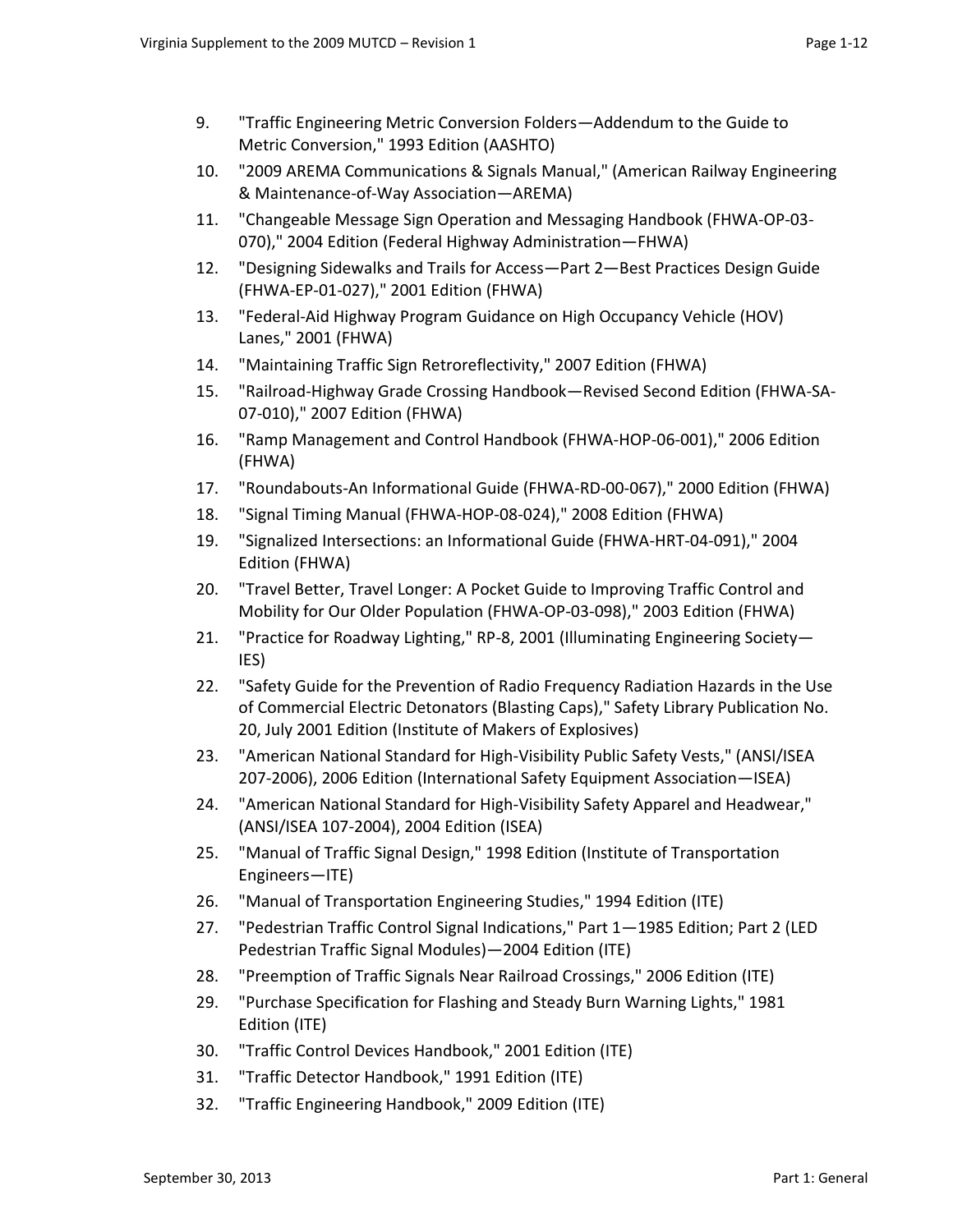- 33. "Traffic Signal Lamps," 1980 Edition (ITE)
- 34. "Vehicle Traffic Control Signal Heads," Part 1—1985 Edition; Part 2 (LED Circular Signal Supplement)—2005 Edition; Part 3 (LED Vehicular Arrow Traffic Signal Supplement)—2004 Edition (ITE)
- 35. "Uniform Vehicle Code (UVC) and Model Traffic Ordinance," 2000 Edition (National Committee on Uniform Traffic Laws and Ordinances—NCUTLO)
- 36. "NEMA Standards Publication TS 4-2005 Hardware Standards for Dynamic Message Signs (DMS) With NTCIP Requirements," 2005 Edition (National Electrical Manufacturers Association—NEMA)
- 37. "Occupational Safety and Health Administration Regulations (Standards 29 CFR), General Safety and Health Provisions – 1926.20," amended June 30, 1993 (Occupational Safety and Health Administration—OSHA)
- 38. "Accessible Pedestrian Signals—A Guide to Best Practices (NCHRP Web-Only Document 117A)," 2008 Edition (Transportation Research Board—TRB)
- 39. "Guidelines for Accessible Pedestrian Signals (NCHRP Web-Only Document 117B)," 2008 Edition (TRB)
- 40. "Highway Capacity Manual," 2000 Edition (TRB)
- 41. "Recommended Procedures for the Safety Performance Evaluation of Highway Features," (NCHRP Report 350), 1993 Edition (TRB)
- 42. "The Americans with Disabilities Act Accessibility Guidelines for Buildings and Facilities (ADAAG)," July 1998 Edition (The U.S. Access Board)
- 07 See Appendix A of this Supplement for additional Virginia specific publications.

## **Section 1A.13 Definitions of Headings, Words, and Phrases in this Manual**

### **Standard:**

- 01 **When used in the MUTCD and this Supplement, the text headings of Standard, Guidance, Option, and Support shall be defined as follows:**
	- **A. Standard—a statement of required, mandatory, or specifically prohibitive practice regarding a traffic control device. All Standard statements are labeled, and the text appears in bold type. The verb "shall" is typically used. The verbs "should" and "may" are not used in Standard statements. Standard statements are sometimes modified by Options. Standard statements shall not be modified or compromised based only on engineering judgment. Section 1A.09 of this Supplement contains additional Guidance related to the application of Standard statements.**
	- **B. Guidance—a statement of recommended, but not mandatory, practice in typical situations, with deviations allowed if engineering judgment or engineering study indicates the deviation to be appropriate. All Guidance statements are labeled, and the text appears in unbold italicized type. The verb "should" is typically used.**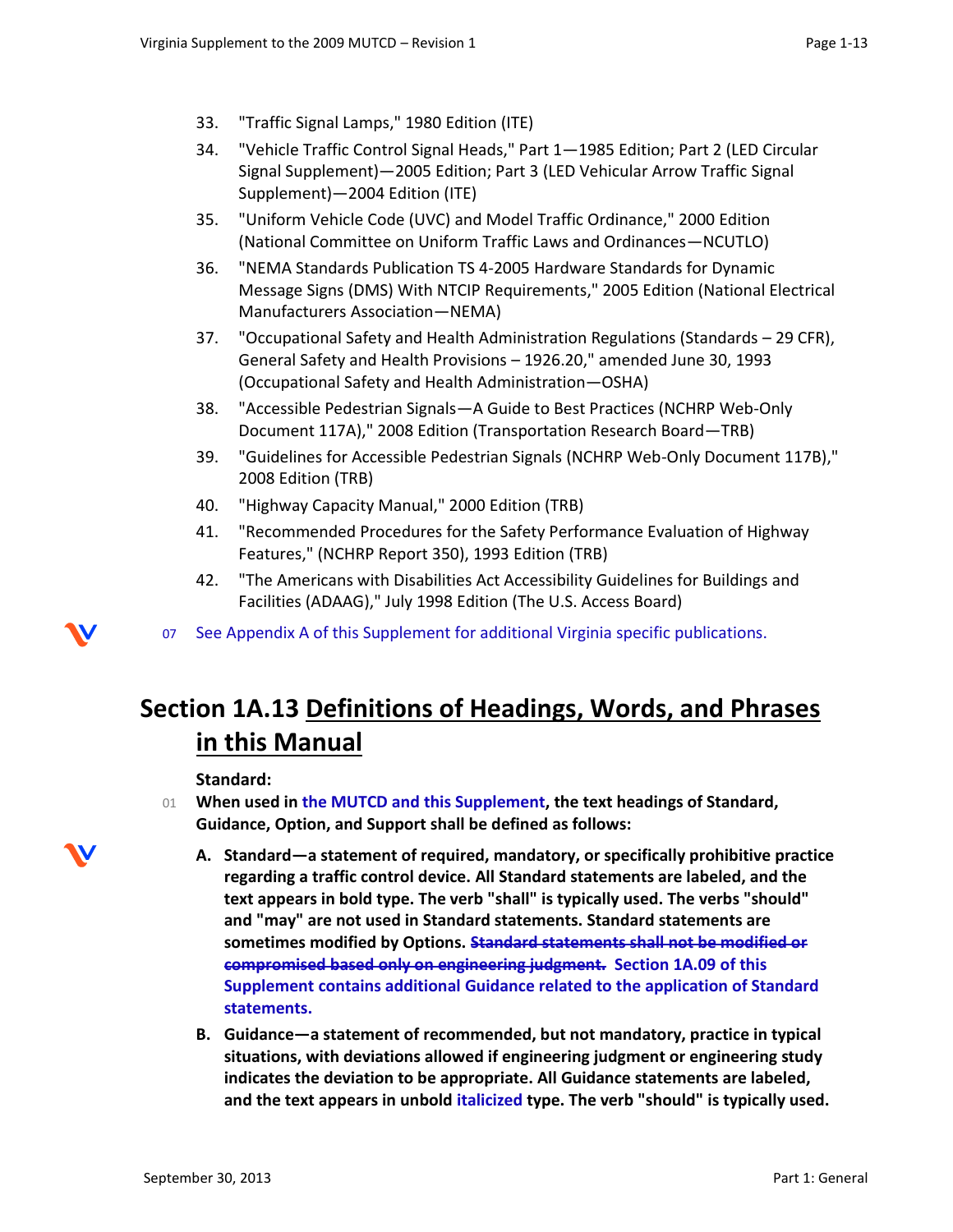**The verbs "shall" and "may" are not used in Guidance statements. Guidance statements are sometimes modified by Options.** 

- **C. Option—a statement of practice that is a permissive condition and carries no requirement or recommendation. Option statements sometime contain allowable modifications to a Standard or Guidance statement. All Option statements are labeled, and the text appears in unbold type. The verb "may" is typically used. The verbs "shall" and "should" are not used in Option statements.**
- **D. Support—an informational statement that does not convey any degree of mandate, recommendation, authorization, prohibition, or enforceable condition. Support statements are labeled, and the text appears in unbold type. The verbs "shall," "should," and "may" are not used in Support statements.**

#### Support:

02 As indicated in Section 1A.09 of this Supplement, Paragraph 3, the decision to use a particular device at a particular location is typically made on the basis of an engineering study of the location. Thus, while this Supplement provides standards for design and application of traffic control devices, this Supplement is not a substitute for engineering judgment. It is the intent that the provisions of this Supplement be standards for traffic control devices installation, but not a legal requirement for installation.

#### **Standard:**

- 03 **Unless otherwise defined in this Section, or in other Parts of the MUTCD or this Supplement, words or phrases shall have the meaning(s) as defined in the most recent editions of the "Uniform Vehicle Code," "AASHTO Transportation Glossary (Highway Definitions)," and other publications mentioned in Section 1A.11 of this Supplement.**
- 04 **The following words and phrases, when used in the MUTCD and this Supplement, shall have the following meanings:**
	- **1. Accessible Pedestrian Signal—a device that communicates information about pedestrian signal timing in non-visual format such as audible tones, speech messages, and/or vibrating surfaces.**
	- **2. Accessible Pedestrian Signal Detector—a device designated to assist the pedestrian who has visual or physical disabilities in activating the pedestrian phase.**
	- **3. Active Grade Crossing Warning System—the flashing-light signals, with or without warning gates, together with the necessary control equipment used to inform road users of the approach or presence of rail traffic at grade crossings.**
	- **4. Actuated Operation—a type of traffic control signal operation in which some or all signal phases are operated on the basis of actuation.**
	- **5. Actuation—initiation of a change in or extension of a traffic signal phase through the operation of any type of detector.**
	- **6. Advance Preemption—the notification of approaching rail traffic that is forwarded to the highway traffic signal controller unit or assembly by the railroad or light rail transit equipment in advance of the activation of the railroad or light rail transit warning devices.**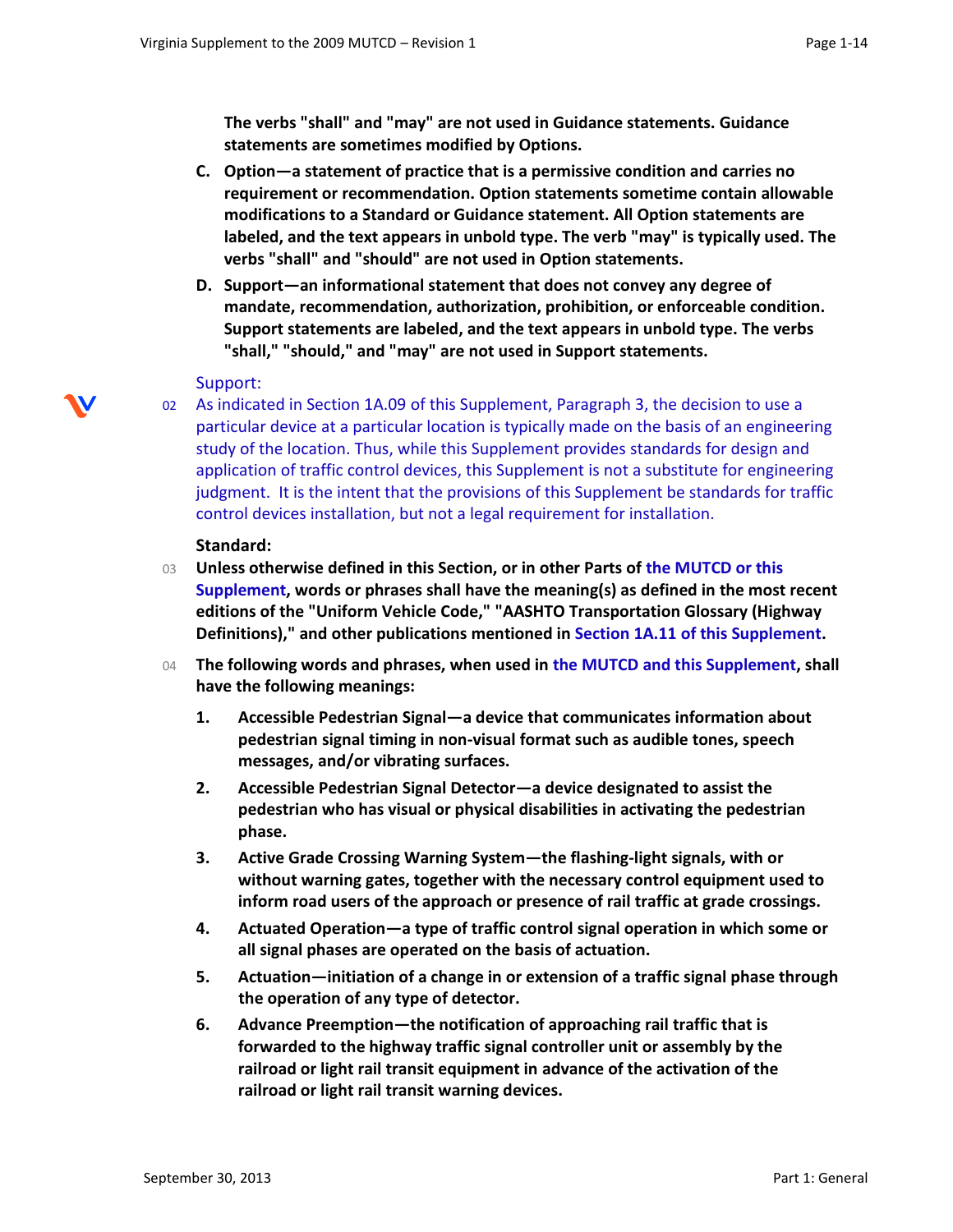- **7. Advance Preemption Time—the period of time that is the difference between the required maximum highway traffic signal preemption time and the activation of the railroad or light rail transit warning devices.**
- **8. Advisory Speed—a recommended speed for all vehicles operating on a section of highway and based on the highway design, operating characteristics, and conditions.**
- **9. Alley—a street or highway intended to provide access to the rear or side of lots or buildings in urban areas and not intended for the purpose of through vehicular traffic.**
- **10. Altered Speed Zone—a speed limit, other than a statutory speed limit, that is based upon an engineering study.**
- **11. Approach—all lanes of traffic moving toward an intersection or a midblock location from one direction, including any adjacent parking lane(s).**
- **12. Arterial Highway (Street)—a general term denoting a highway primarily used by through traffic, usually on a continuous route or a highway designated as part of an arterial system.**
- **13. Attended Lane (Manual Lane)—a toll lane adjacent to a toll booth occupied by a human toll collector who makes change, issues receipts, and perform other tollrelated functions. Attended lanes at toll plazas typically require vehicles to stop to pay the toll.**
- **14. Automatic Lane—see Exact Change Lane.**
- **15. Average Annual Daily Traffic (AADT)—the total volume of traffic passing a point or segment of a highway facility in both directions for one year divided by the number of days in the year. Normally, periodic daily traffic volumes are adjusted for hours of the day counted, days of the week, and seasons of the year to arrive at average annual daily traffic.**
- **16. Average Daily Traffic (ADT)—the average 24 hour volume, being the total volume during a stated period divided by the number of days in that period. Normally, this would be periodic daily traffic volumes over several days, not adjusted for days of the week or seasons of the year.**
- **17. Average Day—a day representing traffic volumes normally and repeatedly found at a location, typically a weekday when volumes are influenced by employment or a weekend day when volumes are influenced by entertainment or recreation.**
- **18. Backplate—see Signal Backplate.**
- **19. Barrier-Separated Lane—a preferential lane or other special purpose lane that is separated from the adjacent general-purpose lane(s) by a physical barrier.**
- **20. Beacon—a highway traffic signal with one or more signal sections that operates in a flashing mode.**
- **21. Bicycle—a pedal-powered vehicle upon which the human operator sits.**
- **22. Bicycle Facilities—a general term denoting improvements and provisions that accommodate or encourage bicycling, including parking and storage facilities, and shared roadways not specifically defined for bicycle use.**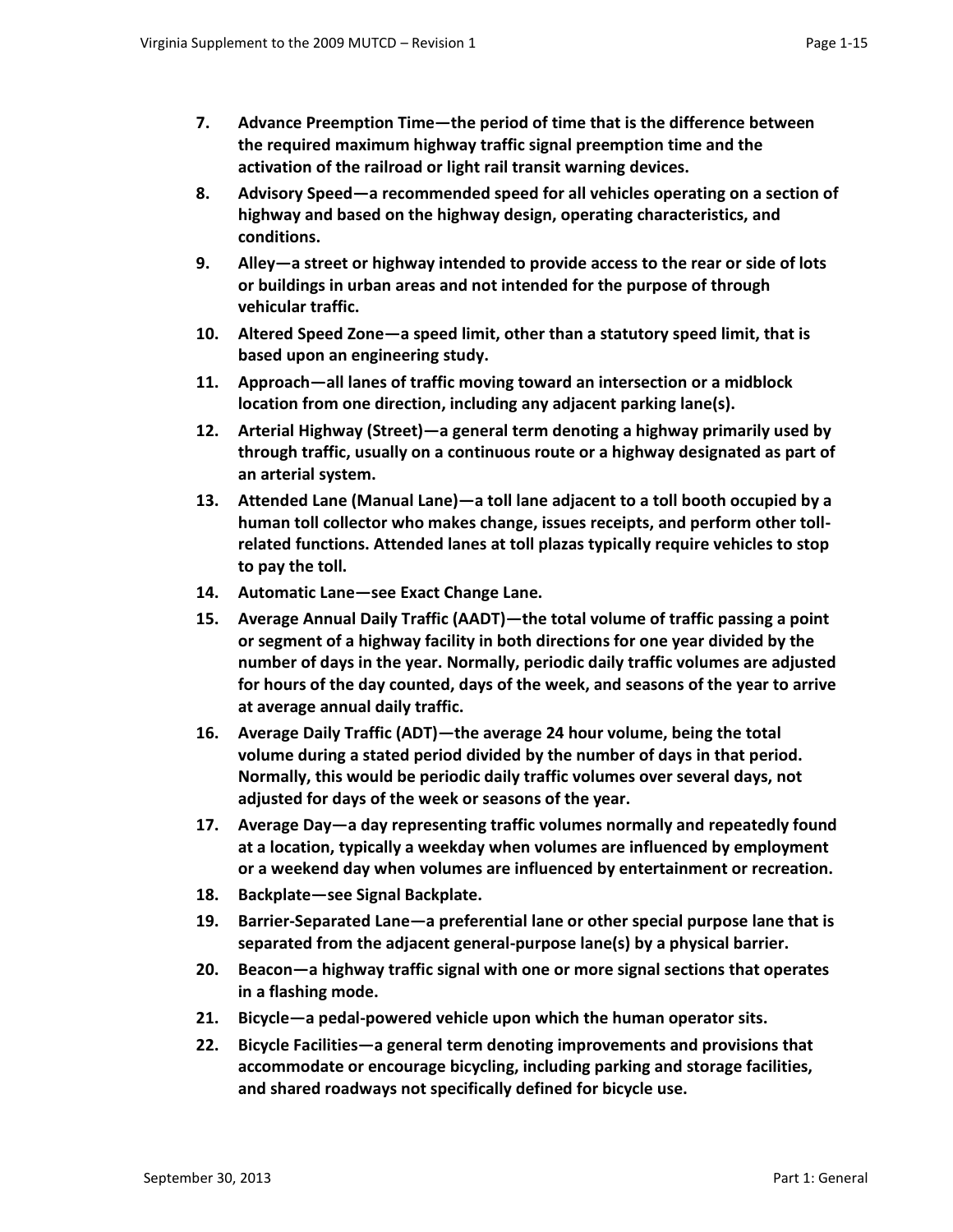- **23. Bicycle Lane—a portion of a roadway that has been designated for preferential or exclusive use by bicyclists by pavement markings and, if used, signs.**
- **24. Bikeway—a generic term for any road, street, path, or way that in some manner is specifically designated for bicycle travel, regardless of whether such facilities are designated for the exclusive use of bicycles or are to be shared with other transportation modes.**
- **25. Buffer-Separated Lane—a preferential lane or other special purpose lane that is separated from the adjacent general-purpose lane(s) by a pattern of standard longitudinal pavement markings that is wider than a normal or wide lane line marking. The buffer area might include rumble strips, textured pavement, or channelizing devices such as tubular markers or traversable curbs, but does not include a physical barrier.**
- **26. Cantilevered Signal Structure—a structure, also referred to as a mast arm, that is rigidly attached to a vertical pole and is used to provide overhead support of highway traffic signal faces or grade crossing signal units.**
- **27. Center Line Markings—the yellow pavement marking line(s) that delineates the separation of traffic lanes that have opposite directions of travel on a roadway. These markings need not be at the geometrical center of the pavement.**
- **28. Changeable Message Sign—a sign that is capable of displaying more than one message (one of which might be a "blank" display), changeable manually, by remote control, or by automatic control. Electronic-display changeable message signs are referred to as Dynamic Message Signs in the National Intelligent Transportation Systems (ITS) Architecture and are referred to as Variable Message Signs in the National Electrical Manufacturers Association (NEMA) standards publication.**
- **29. Channelizing Line Markings—a wide or double solid white line used to form islands where traffic in the same direction of travel is permitted on both sides of the island.**
- **30. Circular Intersection—an intersection that has an island, generally circular in design, located in the center of the intersection where traffic passes to the right of the island. Circular intersections include roundabouts, rotaries, and traffic circles.**
- **31. Circulatory Roadway—the roadway within a circular intersection on which traffic travels in a counterclockwise direction around an island in the center of the circular intersection.**
- **32. Clear Storage Distance—when used in Part 8, the distance available for vehicle storage measured between 6 feet from the rail nearest the intersection to the intersection stop line or the normal stopping point on the highway. At skewed grade crossings and intersections, the 6-foot distance shall be measured perpendicular to the nearest rail either along the center line or edge line of the highway, as appropriate, to obtain the shorter distance. Where exit gates are used, the distance available for vehicle storage is measured from the point where the rear of the vehicle would be clear of the exit gate arm. In cases where the exit gate arm is parallel to the track(s) and is not perpendicular to the**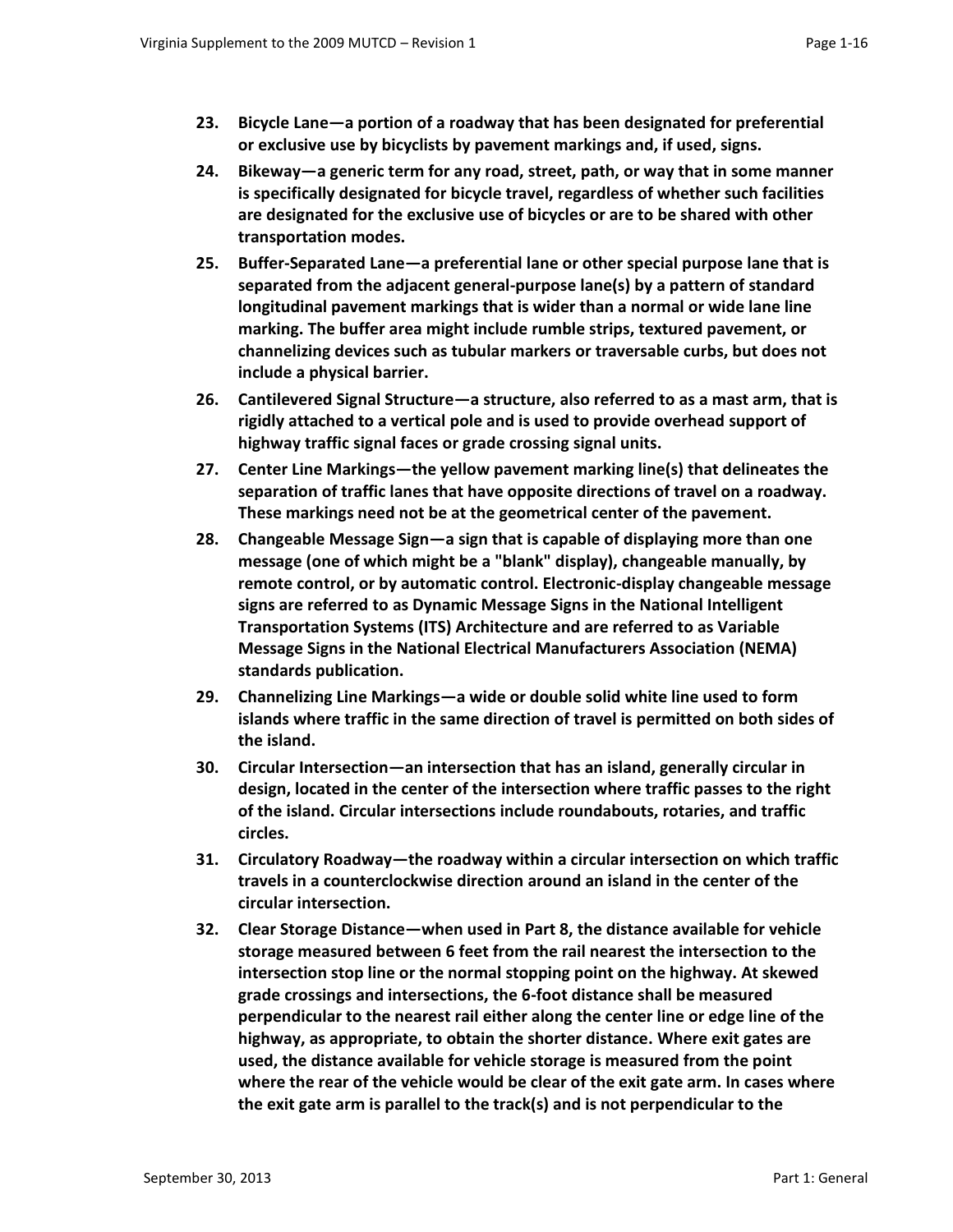**highway, the distance is measured either along the center line or edge line of the highway, as appropriate, to obtain the shorter distance.** 

- **33. Clear Zone—the total roadside border area, starting at the edge of the traveled way, that is available for an errant driver to stop or regain control of a vehicle. This area might consist of a shoulder, a recoverable slope, and/or a nonrecoverable, traversable slope with a clear run-out area at its toe.**
- **34. Collector Highway—a term denoting a highway that in rural areas connects small towns and local highways to arterial highways, and in urban areas provides land access and traffic circulation within residential, commercial, and business areas and connects local highways to the arterial highways.**
- **35. Concurrent Flow Preferential Lane—a preferential lane that is operated in the same direction as the adjacent mixed flow lanes, separated from the adjacent general-purpose freeway lanes by a standard lane stripe, painted buffer, or barrier.**
- **36. Conflict Monitor—a device used to detect and respond to improper or conflicting signal indications and improper operating voltages in a traffic controller assembly.**
- **37. Constant Warning Time Detection—a means of detecting rail traffic that provides relatively uniform warning time for the approach of trains or light rail transit traffic that are not accelerating or decelerating after being detected.**
- **38. Contiguous Lane—a lane, preferential or otherwise, that is separated from the adjacent lane(s) only by a normal or wide lane line marking.**
- **39. Controller Assembly—a complete electrical device mounted in a cabinet for controlling the operation of a highway traffic signal.**
- **40. Controller Unit—that part of a controller assembly that is devoted to the selection and timing of the display of signal indications.**
- **41. Conventional Road—a street or highway other than a low-volume road (as defined in Section 5A.01 of the MUTCD), expressway, or freeway.**
- **42. Counter-Flow Lane—a lane operating in a direction opposite to the normal flow of traffic designated for peak direction of travel during at least a portion of the day. Counter-flow lanes are usually separated from the off-peak direction lanes by tubular markers or other flexible channelizing devices, temporary lane separators, or movable or permanent barrier.**
- **43. Crashworthy—a characteristic of a roadside appurtenance that has been successfully crash tested in accordance with a national standard such as the National Cooperative Highway Research Program Report 350, "Recommended Procedures for the Safety Performance Evaluation of Highway Features."**
- **44. Crosswalk—(a) that part of a roadway at an intersection included within the connections of the lateral lines of the sidewalks on opposite sides of the highway measured from the curbs or in the absence of curbs, from the edges of the traversable roadway, and in the absence of a sidewalk on one side of the roadway, the part of a roadway included within the extension of the lateral lines of the sidewalk at right angles to the center line; (b) any portion of a roadway at**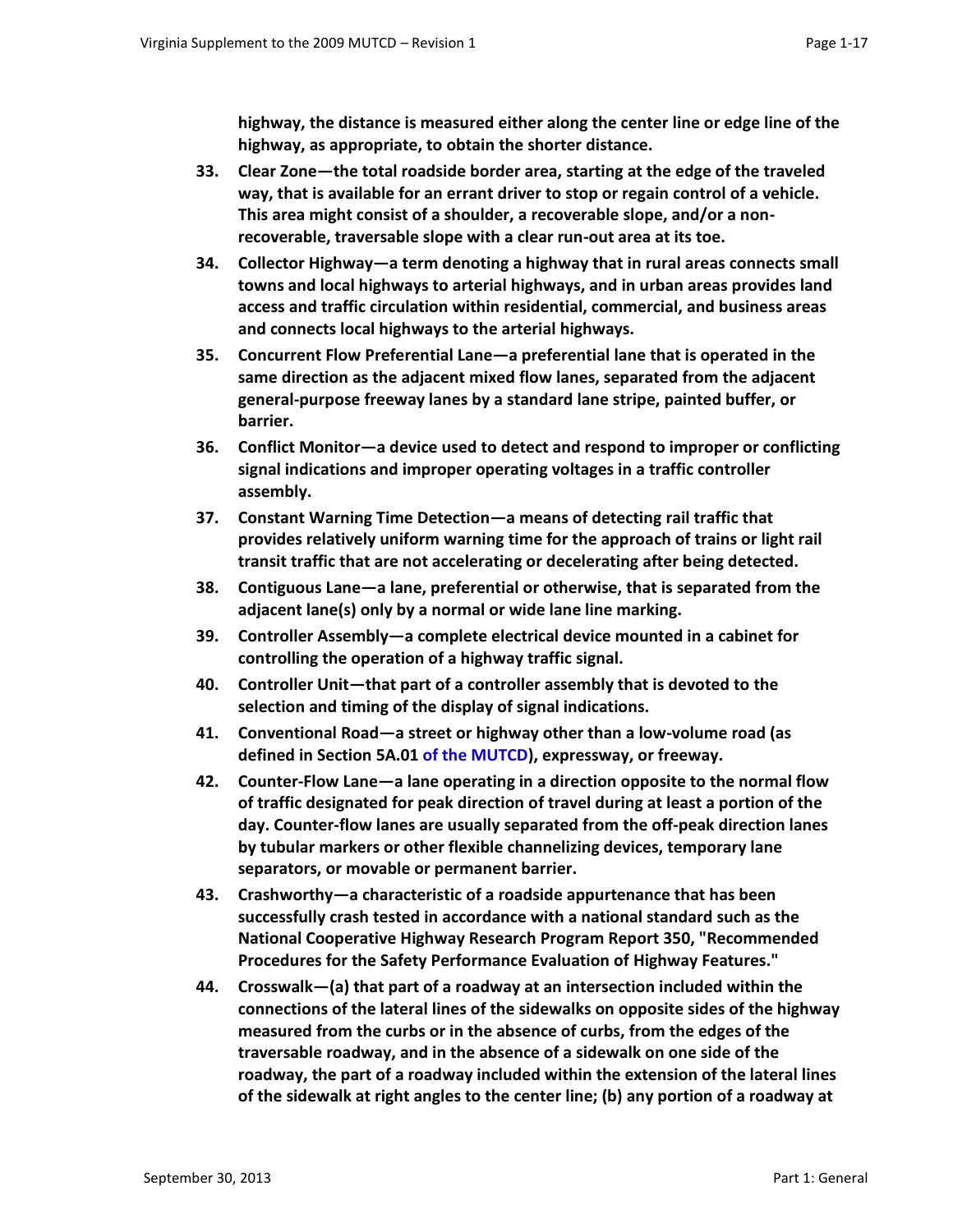**an intersection or elsewhere distinctly indicated as a pedestrian crossing by pavement marking lines on the surface, which might be supplemented by contrasting pavement texture, style, or color.** 

- **45. Crosswalk Lines—white pavement marking lines that identify a crosswalk.**
- **46. Cycle Length—the time required for one complete sequence of signal indications.**
- **47. Dark Mode—the lack of all signal indications at a signalized location. (The dark mode is most commonly associated with power failures, ramp meters, hybrid beacons, beacons, and some movable bridge signals.)**
- **48. Delineator—a retroreflective device mounted on the roadway surface or at the side of the roadway in a series to indicate the alignment of the roadway, especially at night or in adverse weather.**
- **49. Design Vehicle—the longest vehicle permitted by statute of the road authority (State or other) on that roadway.**
- **50. Designated Bicycle Route—a system of bikeways designated by the jurisdiction having authority with appropriate directional and informational route signs, with or without specific bicycle route numbers.**
- **51. Detectable—having a continuous edge within 6 inches of the surface so that pedestrians who have visual disabilities can sense its presence and receive usable guidance information.**
- **52. Detector—a device used for determining the presence or passage of vehicles or pedestrians.**
- **53. Downstream—a term that refers to a location that is encountered by traffic subsequent to an upstream location as it flows in an "upstream to downstream" direction. For example, "the downstream end of a lane line separating the turn lane from a through lane on the approach to an intersection" is the end of the lane line that is closest to the intersection.**
- **54. Dropped Lane—a through lane that becomes a mandatory turn lane on a conventional roadway, or a through lane that becomes a mandatory exit lane on a freeway or expressway. The end of an acceleration lane and reductions in the number of through lanes that do not involve a mandatory turn or exit are not considered dropped lanes.**
- **55. Dual-Arrow Signal Section—a type of signal section designed to include both a yellow arrow and a green arrow.**
- **56. Dynamic Envelope—the clearance required for light rail transit traffic or a train and its cargo overhang due to any combination of loading, lateral motion, or suspension failure (see Figure 8B-8 in the MUTCD).**
- **57. Dynamic Exit Gate Operating Mode—a mode of operation where the exit gate operation is based on the presence of vehicles within the minimum track clearance distance.**
- **58. Edge Line Markings—white or yellow pavement marking lines that delineate the right or left edge(s) of a traveled way.**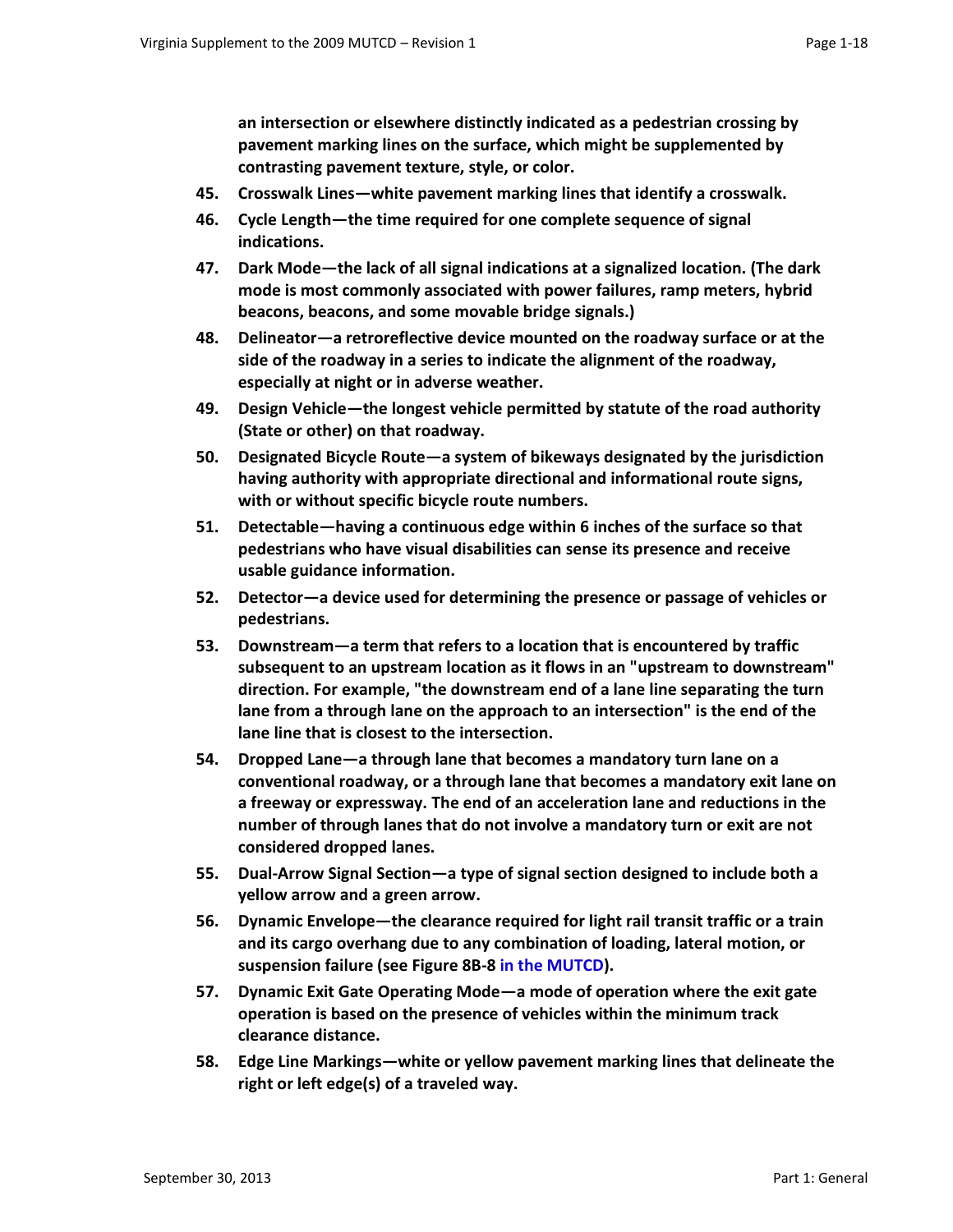- **59. Electronic Toll Collection (ETC)—a system for automated collection of tolls from moving or stopped vehicles through wireless technologies such as radiofrequency communication or optical scanning. ETC systems are classified as one of the following: (1) systems that require users to have registered toll accounts, with the use of equipment inside or on the exterior of vehicles, such as a transponder or barcode decal, that communicates with or is detected by roadside or overhead receiving equipment, or with the use of license plate optical scanning, to automatically deduct the toll from the registered user account, or (2) systems that do not require users to have registered toll accounts because vehicle license plates are optically scanned and invoices for the toll amount are sent through postal mail to the address of the vehicle owner.**
- **60. Electronic Toll Collection (ETC) Account Only Lane—a non-attended toll lane that is restricted to use only by vehicles with a registered toll payment account.**
- **61. Emergency-Vehicle Hybrid Beacon—a special type of hybrid beacon used to warn and control traffic at an unsignalized location to assist authorized emergency vehicles in entering or crossing a street or highway.**
- **62. Emergency-Vehicle Traffic Control Signal—a special traffic control signal that assigns the right-of-way to an authorized emergency vehicle.**
- **63. End-of-Roadway Marker—a device used to warn and alert road users of the end of a roadway in other than temporary traffic control zones.**
- **64. Engineering Judgment—the evaluation of available pertinent information, and the application of appropriate principles, provisions, and practices as contained in this Manual and other sources, for the purpose of deciding upon the applicability, design, operation, or installation of a traffic control device. Engineering judgment shall be exercised by an engineer, or by an individual working under the supervision of an engineer, through the application of procedures and criteria established by the engineer. Documentation of engineering judgment is not required.**
- **65. Engineering Study—the comprehensive analysis and evaluation of available pertinent information, and the application of appropriate principles, provisions, and practices as contained in this Manual and other sources, for the purpose of deciding upon the applicability, design, operation, or installation of a traffic control device. An engineering study shall be performed by an engineer, or by an individual working under the supervision of an engineer, through the application of procedures and criteria established by the engineer. An engineering study shall be documented.**
- **66. Entrance Gate—an automatic gate that can be lowered across the lanes approaching a grade crossing to block road users from entering the grade crossing.**
- **67. Exact Change Lane (Automatic Lane)—a non-attended toll lane that has a receptacle into which road users deposit coins totaling the exact amount of the toll. Exact Change lanes at toll plazas typically require vehicles to stop to pay the toll.**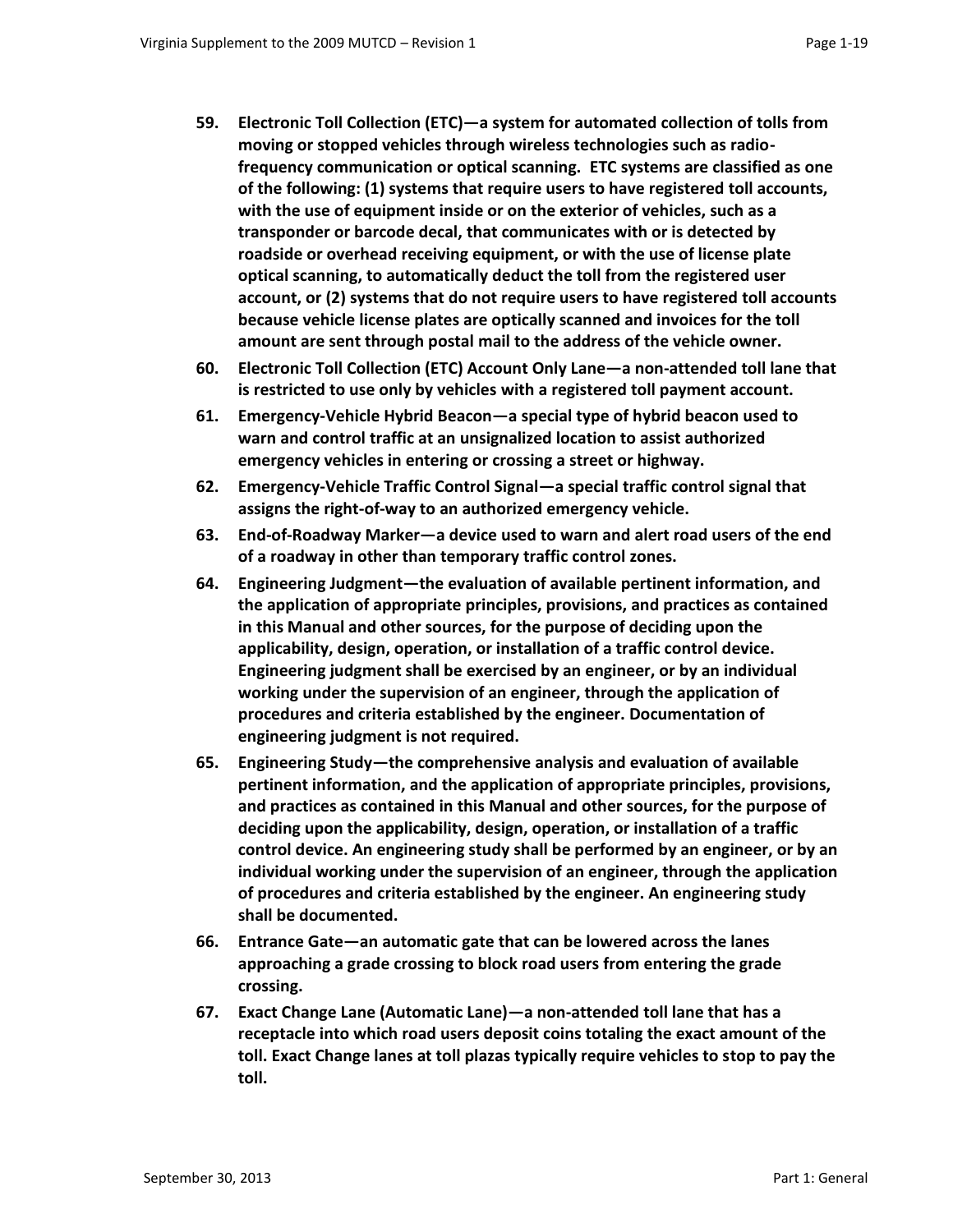- **68. Exit Gate—an automatic gate that can be lowered across the lanes departing a grade crossing to block road users from entering the grade crossing by driving in the opposing traffic lanes.**
- **69. Exit Gate Clearance Time—for Four-Quadrant Gate systems at grade crossings, the amount of time provided to delay the descent of the exit gate arm(s) after entrance gate arm(s) begin to descend.**
- **70. Exit Gate Operating Mode—for Four-Quadrant Gate systems at grade crossings, the mode of control used to govern the operation of the exit gate arms.**
- **71. Expressway—a divided highway with partial control of access.**
- **72. Flagger—a person who actively controls the flow of vehicular traffic into and/or through a temporary traffic control zone using hand-signaling devices or an Automated Flagger Assistance Device (AFAD).**
- **73. Flasher—a device used to turn highway traffic signal indications on and off at a repetitive rate of approximately once per second.**
- **74. Flashing—an operation in which a light source, such as a traffic signal indication, is turned on and off repetitively.**
- **75. Flashing-Light Signals—a warning device consisting of two red signal indications arranged horizontally that are activated to flash alternately when rail traffic is approaching or present at a grade crossing.**
- **76. Flashing Mode—a mode of operation in which at least one traffic signal indication in each vehicular signal face of a highway traffic signal is turned on and off repetitively.**
- **77. Freeway—a divided highway with full control of access.**
- **78. Full-Actuated Operation—a type of traffic control signal operation in which all signal phases function on the basis of actuation.**
- **79. Gate—an automatically-operated or manually-operated traffic control device that is used to physically obstruct road users such that they are discouraged from proceeding past a particular point on a roadway or pathway, or such that they are discouraged from entering a particular grade crossing, ramp, lane, roadway, or facility.**
- **80. Grade Crossing—the general area where a highway and a railroad and/or light rail transit route cross at the same level, within which are included the tracks, highway, and traffic control devices for traffic traversing that area.**
- **81. Guide Sign—a sign that shows route designations, destinations, directions, distances, services, points of interest, or other geographical, recreational, or cultural information.**
- **82. High-Occupancy Vehicle (HOV)—a motor vehicle carrying at least two or more persons, including carpools, vanpools, and buses.**
- **83. Highway—a general term for denoting a public way for purposes of vehicular travel, including the entire area within the right-of-way.**
- **84. Highway-Light Rail Transit Grade Crossing—the general area where a highway and a light rail transit route cross at the same level, within which are included**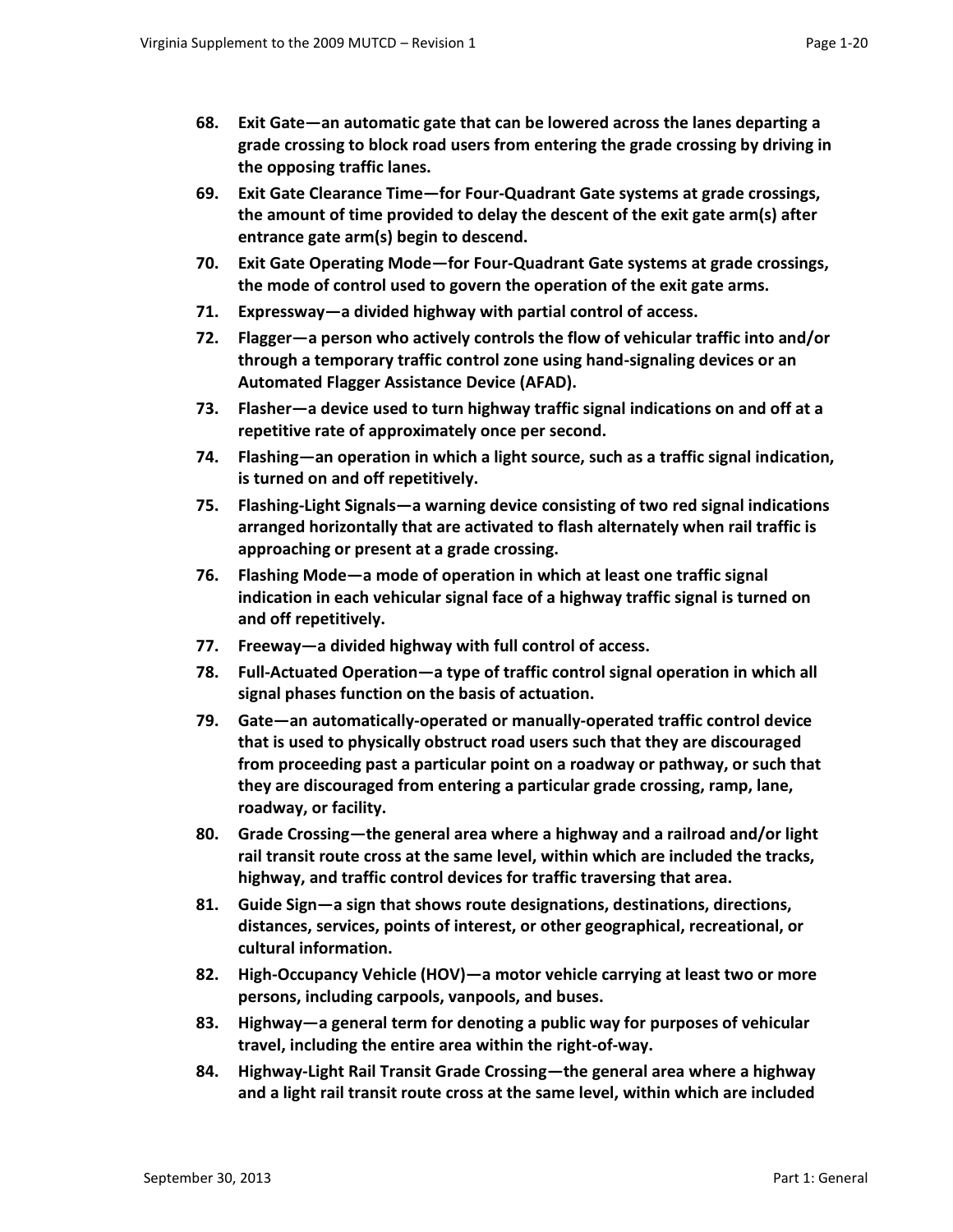**the light rail transit tracks, highway, and traffic control devices for traffic traversing that area.** 

- **85. Highway-Rail Grade Crossing—the general area where a highway and a railroad cross at the same level, within which are included the railroad tracks, highway, and traffic control devices for highway traffic traversing that area.**
- **86. Highway Traffic Signal—a power-operated traffic control device by which traffic is warned or directed to take some specific action. These devices do not include power-operated signs, steadily-illuminated pavement markers, warning lights (see Section 6F.91 in the "Virginia Work Area Protection Manual"), or steady burning electric lamps.**
- **87. HOV Lane—any preferential lane designated for exclusive use by high-occupancy vehicles for all or part of a day—including a designated lane on a freeway, other highway, street, or independent roadway on a separate right-of-way.**
- **88. Hybrid Beacon—a special type of beacon that is intentionally placed in a dark mode (no indications displayed) between periods of operation and, when operated, displays both steady and flashing traffic control signal indications.**
- **89. Inherently Low Emission Vehicle (ILEV)—any kind of vehicle that, because of inherent properties of the fuel system design, will not have significant evaporative emissions, even if its evaporative emission control system has failed.**
- **90. In-Roadway Lights—a special type of highway traffic signal installed in the roadway surface to warn road users that they are approaching a condition on or adjacent to the roadway that might not be readily apparent and might require the road users to slow down and/or come to a stop.**
- **91. Interchange—a system of interconnecting roadways providing for traffic movement between two or more highways that do not intersect at grade.**
- **92. Interconnection—when used in Part 8, the electrical connection between the railroad or light rail transit active warning system and the highway traffic signal controller assembly for the purpose of preemption.**
- **93. Intermediate Interchange—an interchange with an urban or rural route that is not a major or minor interchange as defined in this Section.**
- **94. Intersection—intersection is defined as follows:** 
	- **a. The area embraced within the prolongation or connection of the lateral curb lines, or if none, the lateral boundary lines of the roadways of two highways that join one another at, or approximately at, right angles, or the area within which vehicles traveling on different highways that join at any other angle might come into conflict.**
	- **b. The junction of an alley or driveway with a roadway or highway shall not constitute an intersection, unless the roadway or highway at said junction is controlled by a traffic control device.**
	- **c. If a highway includes two roadways that are 30 feet or more apart (see definition of Median), then every crossing of each roadway of such divided highway by an intersecting highway shall be a separate intersection.**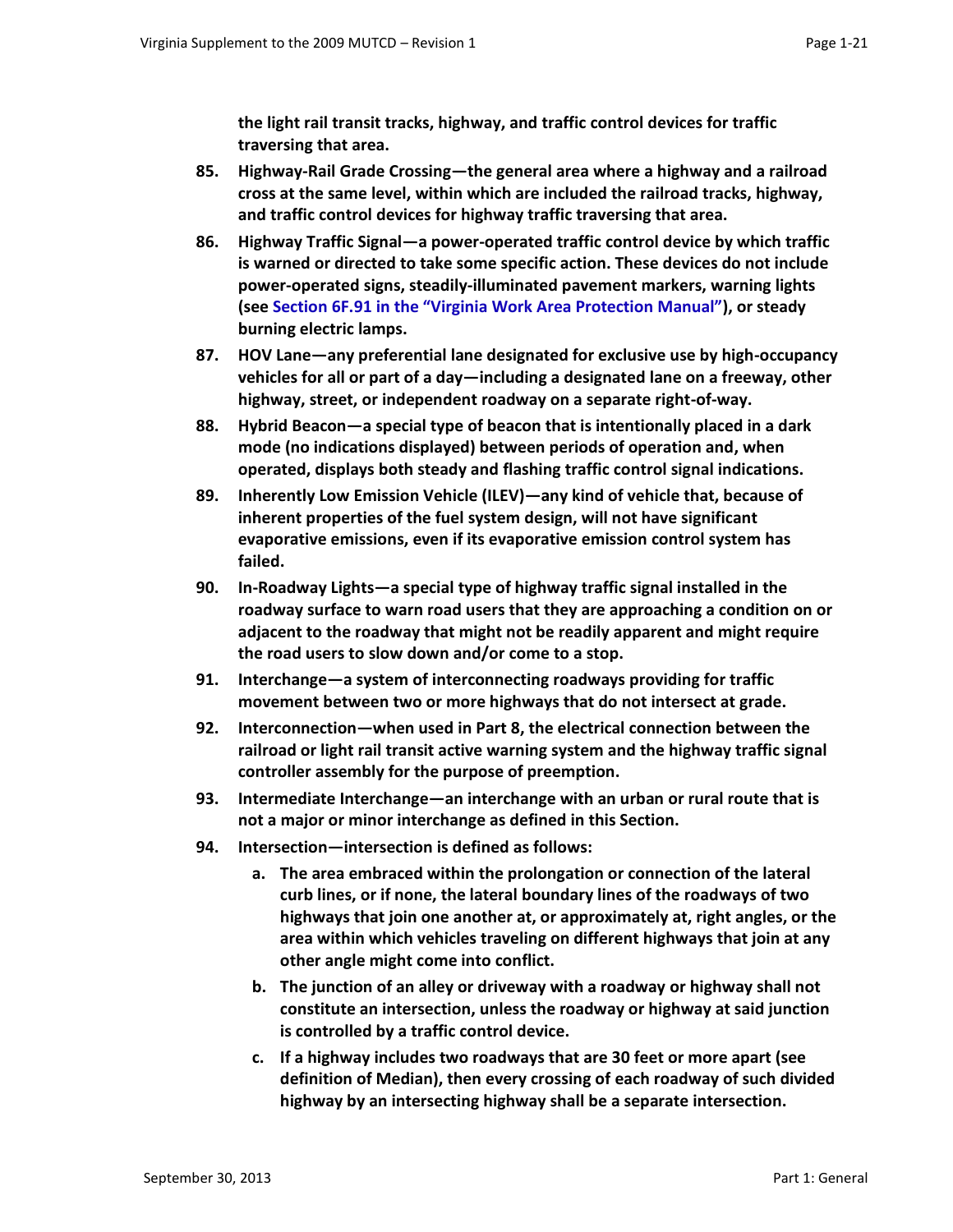- **d. If both intersecting highways include two roadways that are 30 feet or more apart, then every crossing of any two roadways of such highways shall be a separate intersection.**
- **e. At a location controlled by a traffic control signal, regardless of the distance between the separate intersections as defined in (c) and (d) above:** 
	- **1. If a stop line, yield line, or crosswalk has not been designated on the roadway (within the median) between the separate intersections, the two intersections and the roadway (median) between them shall be considered as one intersection;**
	- **2. Where a stop line, yield line, or crosswalk is designated on the roadway on the intersection approach, the area within the crosswalk and/or beyond the designated stop line or yield line shall be part of the intersection; and**
	- **3. Where a crosswalk is designated on a roadway on the departure from the intersection, the intersection shall include the area extending to the far side of such crosswalk.**
- **95. Intersection Control Beacon—a beacon used only at an intersection to control two or more directions of travel.**
- **96. Interval—the part of a signal cycle during which signal indications do not change.**
- **97. Interval Sequence—the order of appearance of signal indications during successive intervals of a signal cycle.**
- **98. Island—a defined area between traffic lanes for control of vehicular movements, for toll collection, or for pedestrian refuge. It includes all end protection and approach treatments. Within an intersection area, a median or an outer separation is considered to be an island.**
- **99. Lane Drop—see Dropped Lane.**
- **100. Lane Line Markings—white pavement marking lines that delineate the separation of traffic lanes that have the same direction of travel on a roadway.**
- **101. Lane-Use Control Signal—a signal face displaying indications to permit or prohibit the use of specific lanes of a roadway or to indicate the impending prohibition of such use.**
- **102. Legend—see Sign Legend.**
- **103. Lens—see Signal Lens.**
- **104. Light Rail Transit Traffic (Light Rail Transit Equipment)—every device in, upon, or by which any person or property can be transported on light rail transit tracks, including single-unit light rail transit cars (such at streetcars and trolleys) and assemblies of multiple light rail transit cars coupled together.**
- **105. Locomotive Horn—an air horn, steam whistle, or similar audible warning device (see 49 CFR Part 229.129) mounted on a locomotive or control cab car. The terms "locomotive horn," "train whistle," "locomotive whistle," and "train horn" are used interchangeably in the railroad industry.**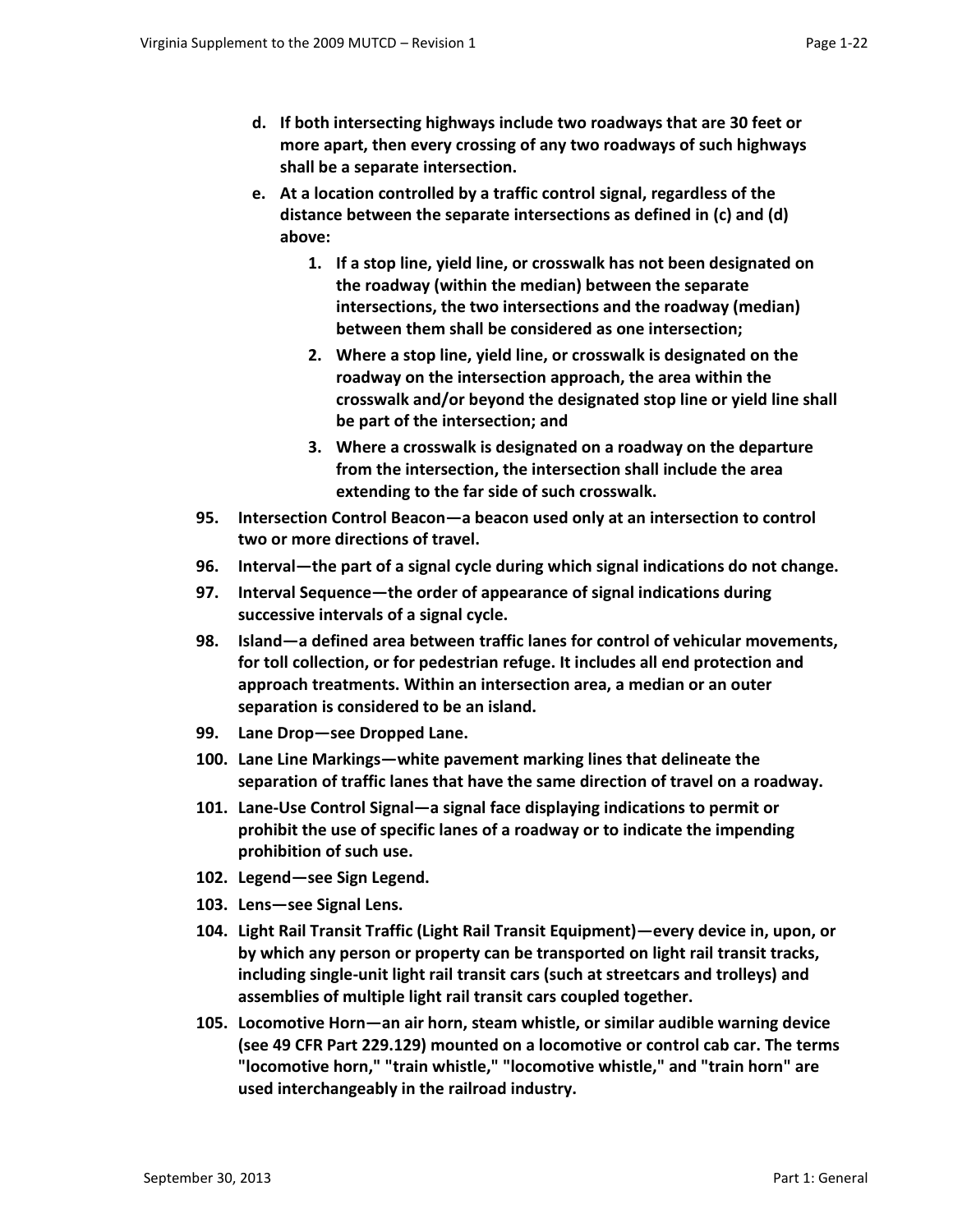- **106. Logo—a distinctive emblem or trademark that identifies a commercial business and/or the product or service offered by the business.**
- **107. Longitudinal Markings—pavement markings that are generally placed parallel and adjacent to the flow of traffic such as lane lines, center lines, edge lines, channelizing lines, and others.**
- **108. Louver—see Signal Louver.**
- **109. Major Interchange—an interchange with another freeway or expressway, or an interchange with a high-volume multi-lane highway, principal urban arterial, or major rural route where the interchanging traffic is heavy or includes many road users unfamiliar with the area.**
- **110. Major Street—the street normally carrying the higher volume of vehicular traffic.**
- **111. Malfunction Management Unit—same as Conflict Monitor.**
- **112. Managed Lane—a highway lane or set of lanes, or a highway facility, for which variable operational strategies such as direction of travel, tolling, pricing, and/or vehicle type or occupancy requirements are implemented and managed in realtime in response to changing conditions. Managed lanes are typically buffer- or barrier-separated lanes parallel to the general-purpose lanes of a highway in which access is restricted to designated locations. There are also some highways on which all lanes are managed.**
- **113. Manual Lane—see Attended Lane.**
- **114. Maximum Highway Traffic Signal Preemption Time—the maximum amount of time needed following initiation of the preemption sequence for the highway traffic signals to complete the timing of the right-of-way transfer time, queue clearance time, and separation time.**
- **115. Median—the area between two roadways of a divided highway measured from edge of traveled way to edge of traveled way. The median excludes turn lanes. The median width might be different between intersections, interchanges, and at opposite approaches of the same intersection.**
- **116. Minimum Track Clearance Distance—for standard two-quadrant warning devices, the minimum track clearance distance is the length along a highway at one or more railroad or light rail transit tracks, measured from the highway stop line, warning device, or 12 feet perpendicular to the track center line, to 6 feet beyond the track(s) measured perpendicular to the far rail, along the center line or edge line of the highway, as appropriate, to obtain the longer distance. For Four-Quadrant Gate systems, the minimum track clearance distance is the length along a highway at one or more railroad or light rail transit tracks, measured either from the highway stop line or entrance warning device, to the point where the rear of the vehicle would be clear of the exit gate arm. In cases where the exit gate arm is parallel to the track(s) and is not perpendicular to the highway, the distance is measured either along the center line or edge line of the highway, as appropriate, to obtain the longer distance.**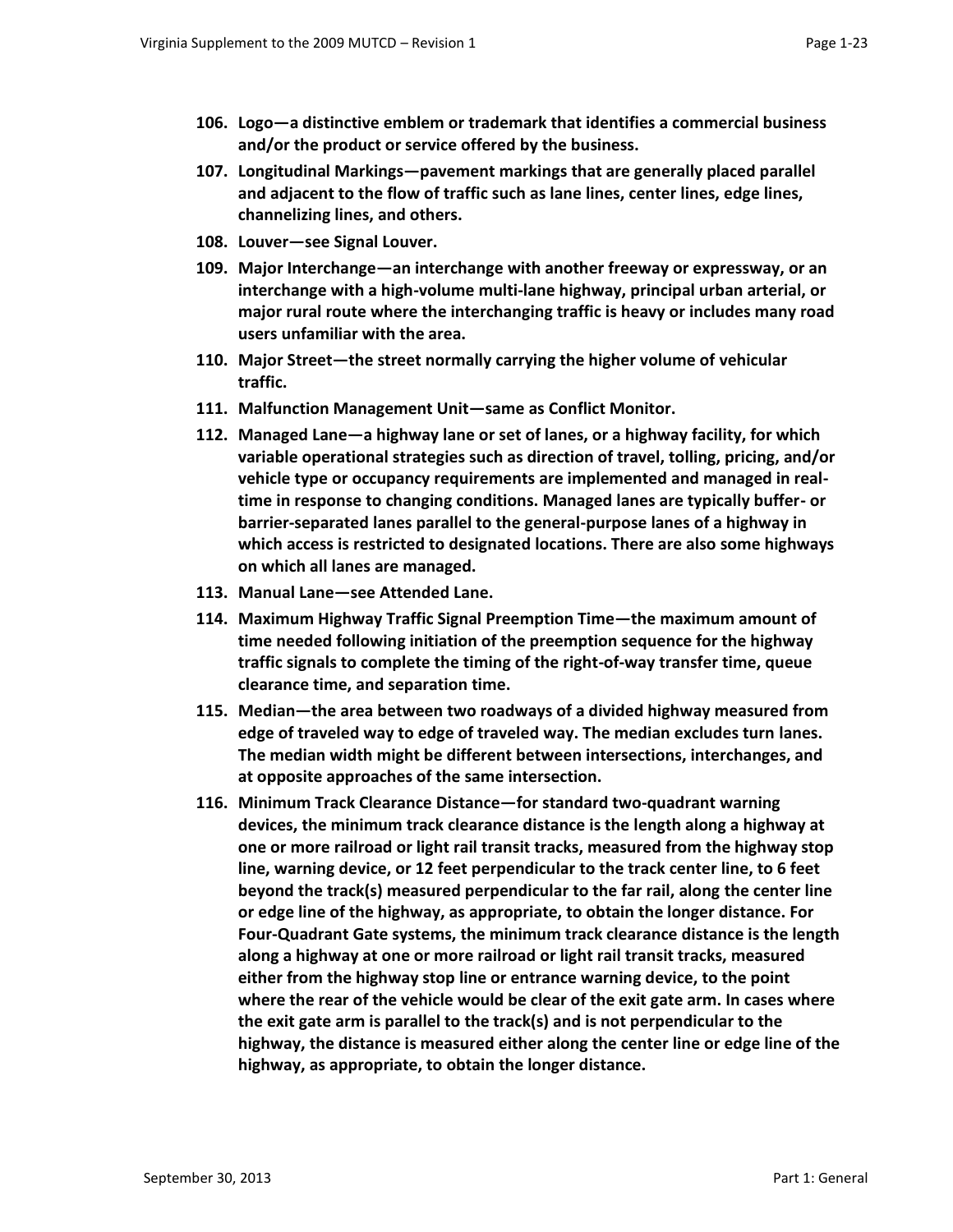- **117. Minimum Warning Time—when used in Part 8, the least amount of time active warning devices shall operate prior to the arrival of rail traffic at a grade crossing.**
- **118. Minor Interchange—an interchange where traffic is local and very light, such as interchanges with land service access roads. Where the sum of the exit volumes is estimated to be lower than 100 vehicles per day in the design year, the interchange is classified as local.**
- **119. Minor Street—the street normally carrying the lower volume of vehicular traffic.**
- **120. Movable Bridge Resistance Gate—a type of traffic gate, which is located downstream of the movable bridge warning gate, that provides a physical deterrent to vehicle and/or pedestrian traffic when placed in the appropriate position.**
- **121. Movable Bridge Signal—a highway traffic signal installed at a movable bridge to notify traffic to stop during periods when the roadway is closed to allow the bridge to open.**
- **122. Movable Bridge Warning Gate—a type of traffic gate designed to warn, but not primarily to block, vehicle and/or pedestrian traffic when placed in the appropriate position.**
- **123. Multi-Lane—more than one lane moving in the same direction. A multi-lane street, highway, or roadway has a basic cross-section comprised of two or more through lanes in one or both directions. A multi-lane approach has two or more lanes moving toward the intersection, including turning lanes.**
- **124. Neutral Area—the paved area between the channelizing lines separating an entrance or exit ramp or a channelized turn lane or channelized entering lane from the adjacent through lane(s).**
- **125. Object Marker—a device used to mark obstructions within or adjacent to the roadway.**
- **126. Occupancy Requirement—any restriction that regulates the use of a facility or one or more lanes of a facility for any period of the day based on a specified number of persons in a vehicle.**
- **127. Occupant—a person driving or riding in a car, truck, bus, or other vehicle.**
- **128. Open-Road ETC Lane—a non-attended lane that is designed to allow toll payments to be electronically collected from vehicles traveling at normal highway speeds. Open-Road ETC lanes are typically physically separated from the toll plaza, often following the alignment of the mainline lanes, with toll plaza lanes for cash toll payments being on a different alignment after diverging from the mainline lanes or a subset thereof.**
- **129. Open-Road Tolling—a system designed to allow electronic toll collection (ETC) from vehicles traveling at normal highway speeds. Open-Road Tolling might be used on toll roads or toll facilities in conjunction with toll plazas. Open-Road Tolling is also typically used on managed lanes and on toll facilities that only accept payment by ETC.**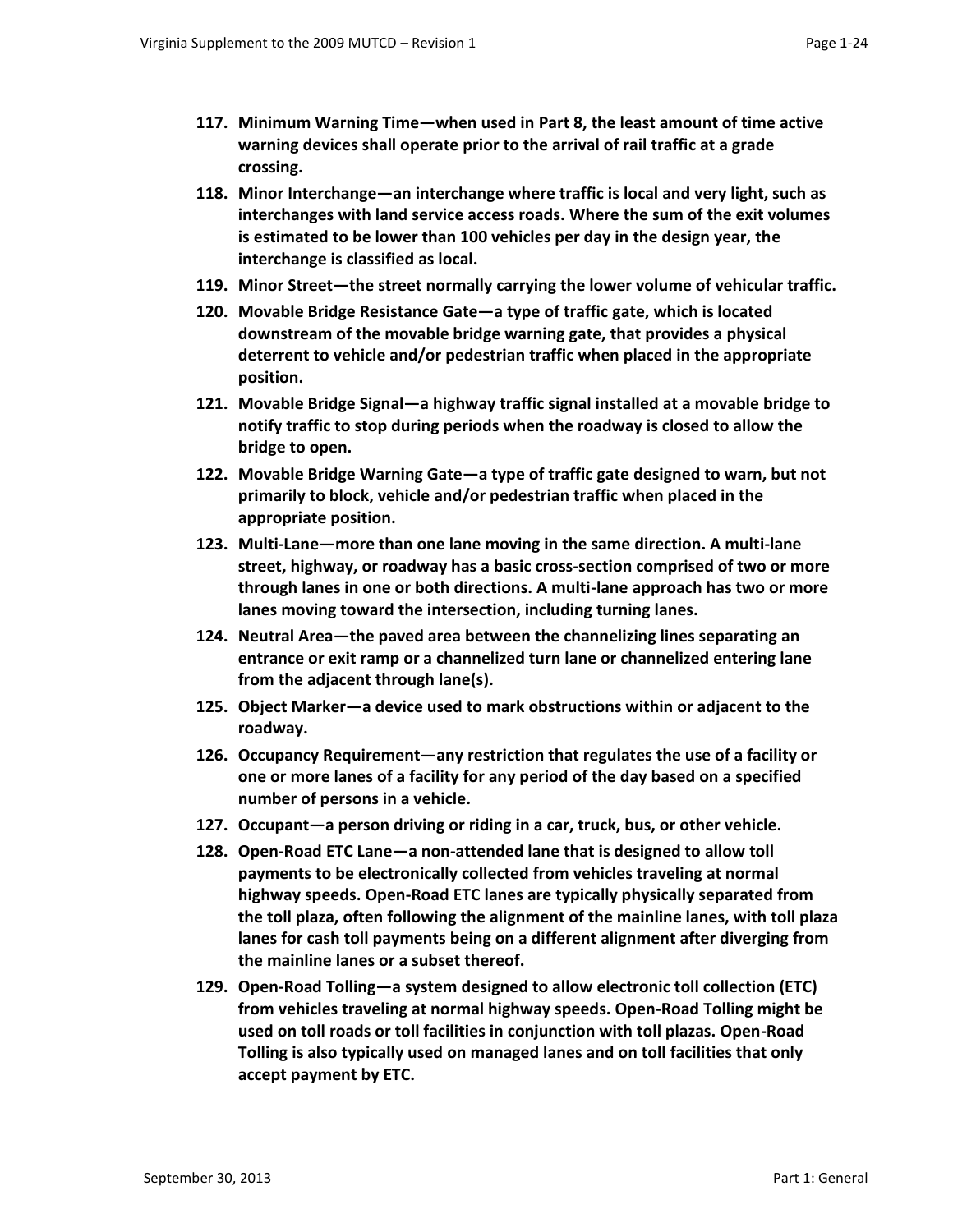- **130. Open-Road Tolling Point—the location along an Open-Road ETC lane at which roadside or overhead detection and receiving equipment are placed and vehicles are electronically assessed a toll.**
- **131. Opposing Traffic—vehicles that are traveling in the opposite direction. At an intersection, vehicles entering from an approach that is approximately straight ahead would be considered to be opposing traffic, but vehicles entering from approaches on the left or right would not be considered to be opposing traffic.**
- **132. Overhead Sign—a sign that is placed such that a portion or the entirety of the sign or its support is directly above the roadway or shoulder such that vehicles travel below it. Typical installations include signs placed on cantilever arms that extend over the roadway or shoulder, on sign support structures that span the entire width of the pavement, on mast arms or span wires that also support traffic control signals, and on highway bridges that cross over the roadway.**
- **133. Parking Area—a parking lot or parking garage that is separated from a roadway. Parallel or angle parking spaces along a roadway are not considered a parking area.**
- **134. Passive Grade Crossing—a grade crossing where none of the automatic traffic control devices associated with an Active Grade Crossing Warning System are present and at which the traffic control devices consist entirely of signs and/or markings.**
- **135. Pathway—a general term denoting a public way for purposes of travel by authorized users outside the traveled way and physically separated from the roadway by an open space or barrier and either within the highway right-of-way or within an independent alignment. Pathways include shared-use paths, but do not include sidewalks.**
- **136. Pathway Grade Crossing—the general area where a pathway and railroad or light rail transit tracks cross at the same level, within which are included the tracks, pathway, and traffic control devices for pathway traffic traversing that area.**
- **137. Paved—a bituminous surface treatment, mixed bituminous concrete, or Portland cement concrete roadway surface that has both a structural (weight bearing) and a sealing purpose for the roadway.**
- **138. Pedestrian—a person on foot, in a wheelchair, on skates, or on a skateboard.**
- **139. Pedestrian Change Interval—an interval during which the flashing UPRAISED HAND (symbolizing DONT WALK) signal indication is displayed.**
- **140. Pedestrian Clearance Time—the time provided for a pedestrian crossing in a crosswalk, after leaving the curb or shoulder, to travel to the far side of the traveled way or to a median.**
- **141. Pedestrian Facilities—a general term denoting improvements and provisions made to accommodate or encourage walking.**
- **142. Pedestrian Hybrid Beacon— a special type of hybrid beacon used to warn and control traffic at an unsignalized location to assist pedestrians in crossing a street or highway at a marked crosswalk.**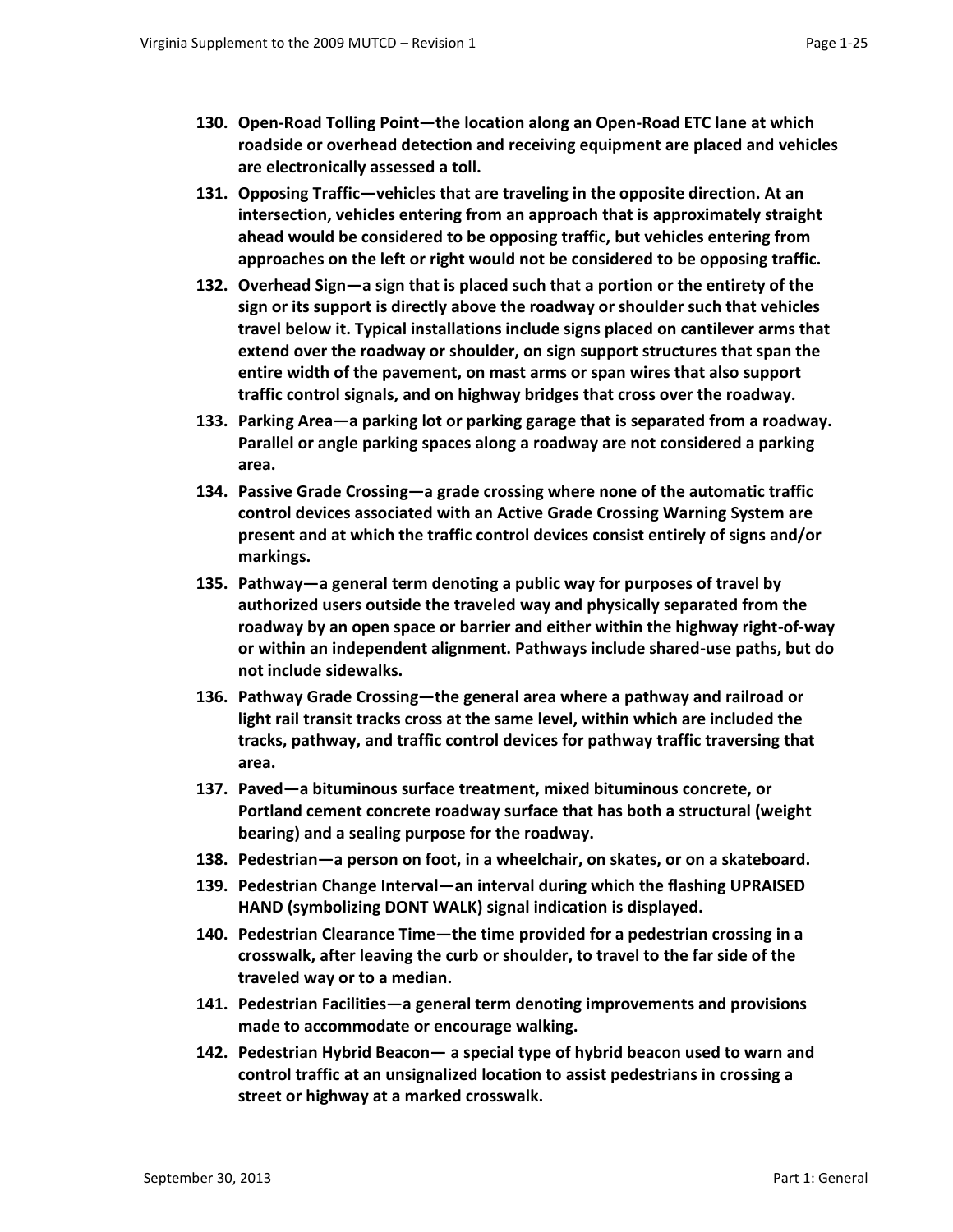- **143. Pedestrian Signal Head—a signal head, which contains the symbols WALKING PERSON (symbolizing WALK) and UPRAISED HAND (symbolizing DONT WALK), that is installed to direct pedestrian traffic at a traffic control signal.**
- **144. Permissive Mode—a mode of traffic control signal operation in which left or right turns are permitted to be made after yielding to pedestrians, if any, and/or opposing traffic, if any. When a CIRCULAR GREEN signal indication is displayed, both left and right turns are permitted unless otherwise prohibited by another traffic control device. When a flashing YELLOW ARROW or flashing RED ARROW signal indication is displayed, the turn indicated by the arrow is permitted.**
- **145. Physical Gore—a longitudinal point where a physical barrier or the lack of a paved surface inhibits road users from crossing from a ramp or channelized turn lane or channelized entering lane to the adjacent through lane(s) or vice versa.**
- **146. Pictograph—a pictorial representation used to identify a governmental jurisdiction, an area of jurisdiction, a governmental agency, a military base or branch of service, a governmental-approved university or college, a toll payment system, or a government-approved institution.**
- **147. Plaque—a traffic control device intended to communicate specific information to road users through a word, symbol, or arrow legend that is placed immediately adjacent to a sign to supplement the message on the sign. The difference between a plaque and a sign is that a plaque cannot be used alone. The designation for a plaque includes a "P" suffix.**
- **148. Platoon—a group of vehicles or pedestrians traveling together as a group, either voluntarily or involuntarily, because of traffic signal controls, geometrics, or other factors.**
- **149. Portable Traffic Control Signal—a temporary traffic control signal that is designed so that it can be easily transported and reused at different locations.**
- **150. Post-Mounted Sign—a sign that is placed to the side of the roadway such that no portion of the sign or its support is directly above the roadway or shoulder.**
- **151. Posted Speed Limit—a speed limit determined by law or regulation and displayed on Speed Limit signs.**
- **152. Preemption—the transfer of normal operation of a traffic control signal to a special control mode of operation.**
- **153. Preferential Lane—a highway lane reserved for the exclusive use of one or more specific types of vehicles or vehicles with at least a specific number of occupants.**
- **154. Pre-signal—traffic control signal faces that control traffic approaching a grade crossing in conjunction with the traffic control signal faces that control traffic approaching a highway-highway intersection beyond the tracks. Supplemental near-side traffic control signal faces for the highway-highway intersection are not considered pre-signals. Pre-signals are typically used where the clear storage distance is insufficient to store one or more design vehicles.**
- **155. Pretimed Operation—a type of traffic control signal operation in which none of the signal phases function on the basis of actuation.**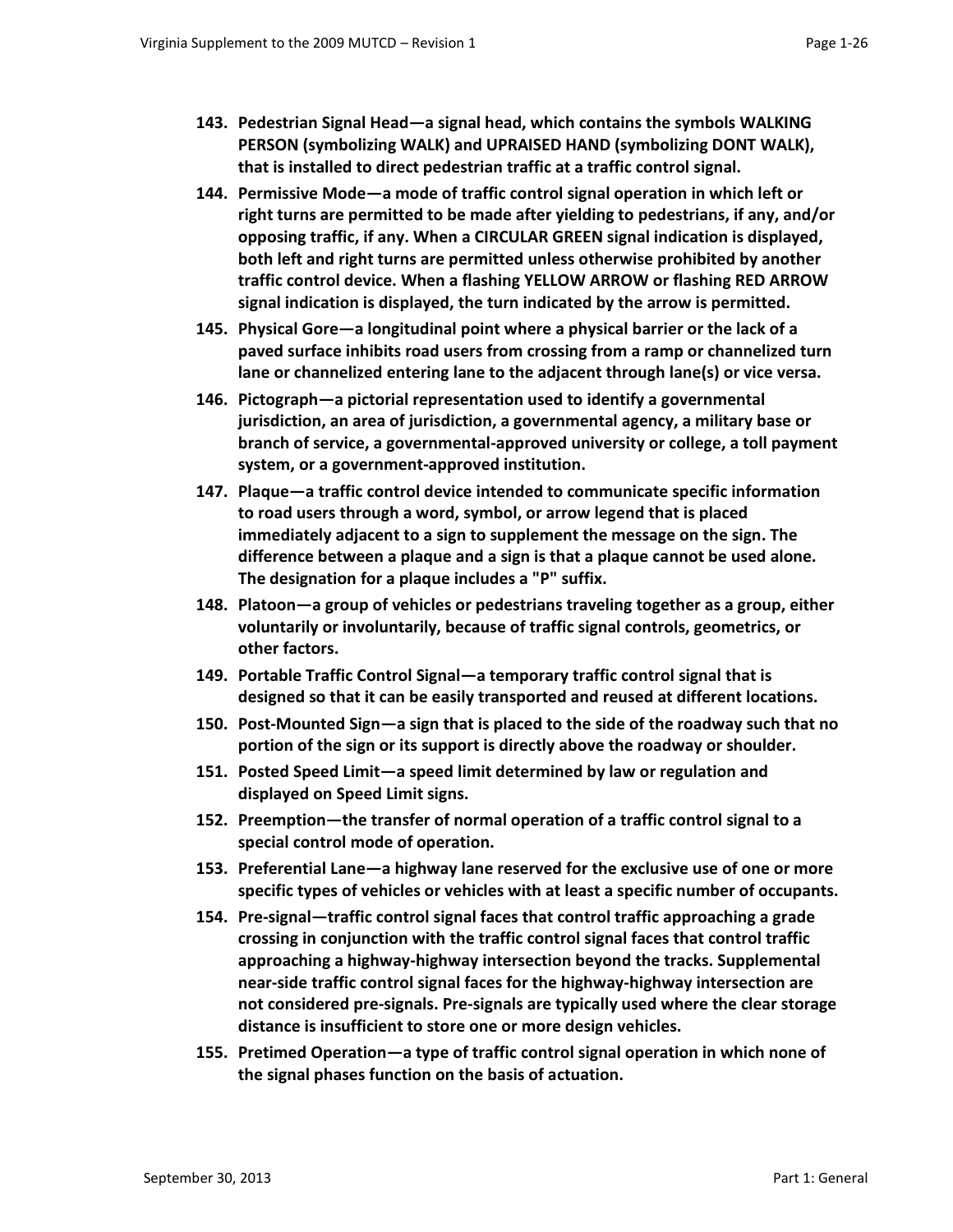- **156. Primary Signal Face—one of the required or recommended minimum number of signal faces for a given approach or separate turning movement, but not including near-side signal faces required as a result of the far-side signal faces exceeding the maximum distance from the stop line.**
- **157. Principal Legend—place names, street names, and route numbers placed on guide signs.**
- **158. Priority Control—a means by which the assignment of right-of-way is obtained or modified.**
- **159. Private Road Open to Public Travel—private toll roads and roads (including any adjacent sidewalks that generally run parallel to the road) within shopping centers, airports, sports arenas, and other similar business and/or recreation facilities that are privately owned, but where the public is allowed to travel without access restrictions. Roads within private gated properties (except for gated toll roads) where access is restricted at all times, parking areas, driving aisles within parking areas, and private grade crossings shall not be included in this definition.**
- **160. Protected Mode—a mode of traffic control signal operation in which left or right turns are permitted to be made when a left or right GREEN ARROW signal indication is displayed.**
- **161. Public Road—any road, street, or similar facility under the jurisdiction of and maintained by a public agency and open to public travel.**
- **162. Pushbutton—a button to activate a device or signal timing for pedestrians, bicyclists, or other road users.**
- **163. Pushbutton Information Message—a recorded message that can be actuated by pressing a pushbutton when the walk interval is not timing and that provides the name of the street that the crosswalk associated with that particular pushbutton crosses and can also provide other information about the intersection signalization or geometry.**
- **164. Pushbutton Locator Tone—a repeating sound that informs approaching pedestrians that a pushbutton exists to actuate pedestrian timing or receive additional information and that enables pedestrians who have visual disabilities to locate the pushbutton.**
- **165. Queue Clearance Time—when used in Part 8, the time required for the design vehicle of maximum length stopped just inside the minimum track clearance distance to start up and move through and clear the entire minimum track clearance distance. If pre-signals are present, this time shall be long enough to allow the vehicle to move through the intersection, or to clear the tracks if there is sufficient clear storage distance. If a Four-Quadrant Gate system is present, this time shall be long enough to permit the exit gate arm to lower after the design vehicle is clear of the minimum track clearance distance.**
- **166. Quiet Zone—a segment of a rail line, with one or a number of consecutive public highway-rail grade crossings at which locomotive horns are not routinely sounded per 49 CFR Part 222.**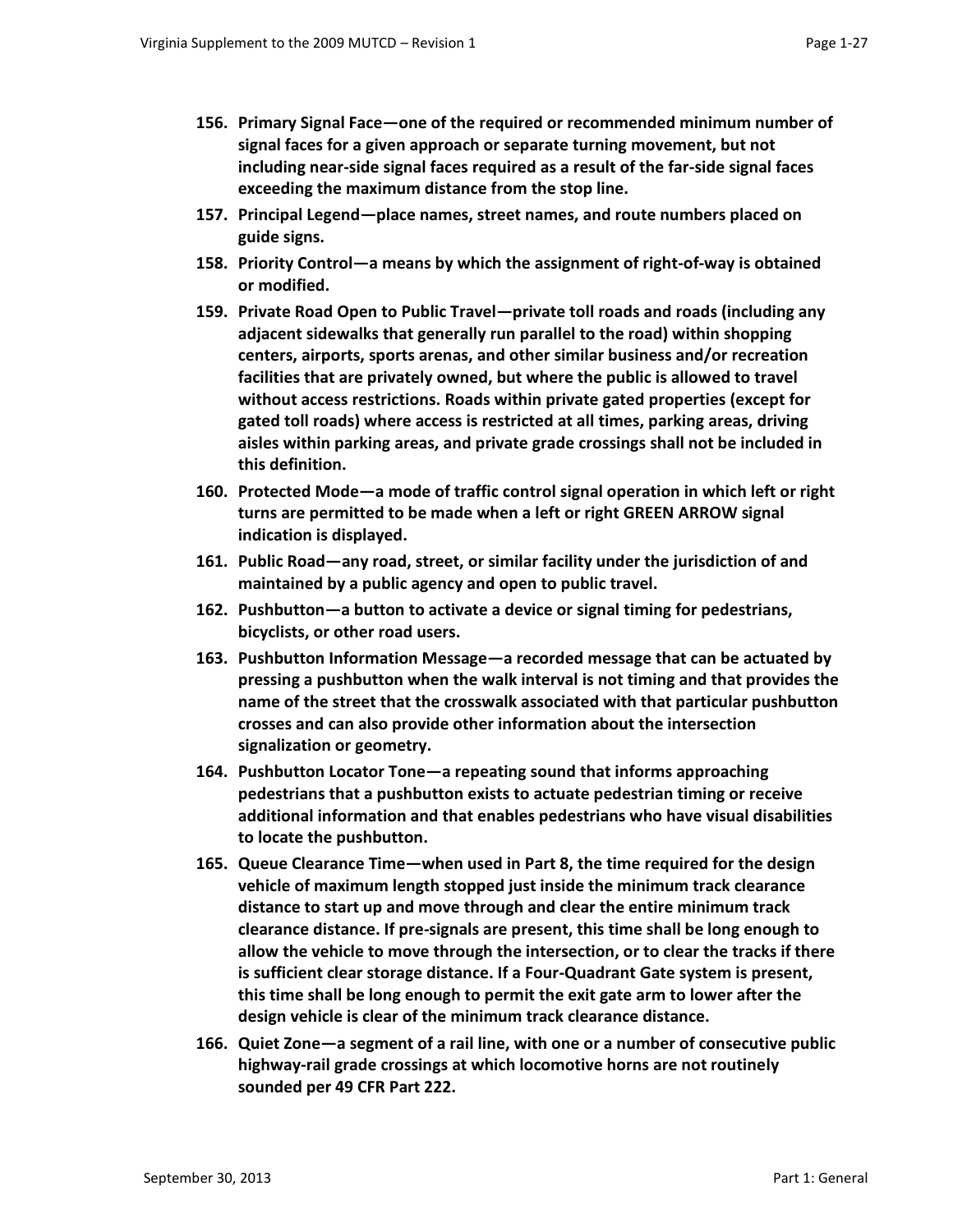- **167. Rail Traffic—every device in, upon, or by which any person or property can be transported on rails or tracks and to which all other traffic must yield the rightof-way by law at grade crossings, including trains, one or more locomotives coupled (with or without cars), other railroad equipment, and light rail transit operating in exclusive or semi-exclusive alignments. Light rail transit operating in a mixed-use alignment, to which other traffic is not required to yield the rightof-way by law, is a vehicle and is not considered to be rail traffic.**
- **168. Raised Pavement Marker—a device mounted on or in a road surface that has a height generally not exceeding approximately 1 inch above the road surface for a permanent marker, or not exceeding approximately 2 inches above the road surface for a temporary flexible marker, and that is intended to be used as a positioning guide and/or to supplement or substitute for pavement markings.**
- **169. Ramp Control Signal—a highway traffic signal installed to control the flow of traffic onto a freeway at an entrance ramp or at a freeway-to-freeway ramp connection.**
- **170. Ramp Meter—see Ramp Control Signal.**
- **171. Red Clearance Interval—an interval that follows a yellow change interval and precedes the next conflicting green interval.**
- **172. Regulatory Sign—a sign that gives notice to road users of traffic laws or regulations.**
- **173. Retroreflectivity—a property of a surface that allows a large portion of the light coming from a point source to be returned directly back to a point near its origin.**
- **174. Right-of-Way [Assignment]—the permitting of vehicles and/or pedestrians to proceed in a lawful manner in preference to other vehicles or pedestrians by the display of a sign or signal indications.**
- **175. Right-of-Way Transfer Time—when used in Part 8, the maximum amount of time needed for the worst case condition, prior to display of the track clearance green interval. This includes any railroad or light rail transit or highway traffic signal control equipment time to react to a preemption call, and any traffic control signal green, pedestrian walk and clearance, yellow change, and red clearance intervals for conflicting traffic.**
- **176. Road—see Roadway.**
- **177. Road User—a vehicle operator, bicyclist, or pedestrian, including persons with disabilities, within the highway or on a private road open to public travel.**
- **178. Roadway—that portion of a highway improved, designed, or ordinarily used for vehicular travel and parking lanes, but exclusive of the sidewalk, berm, or shoulder even though such sidewalk, berm, or shoulder is used by persons riding bicycles or other human-powered vehicles. In the event a highway includes two or more separate roadways, the term roadway as used in this Manual shall refer to any such roadway separately, but not to all such roadways collectively.**
- **179. Roadway Network—a geographical arrangement of intersecting roadways.**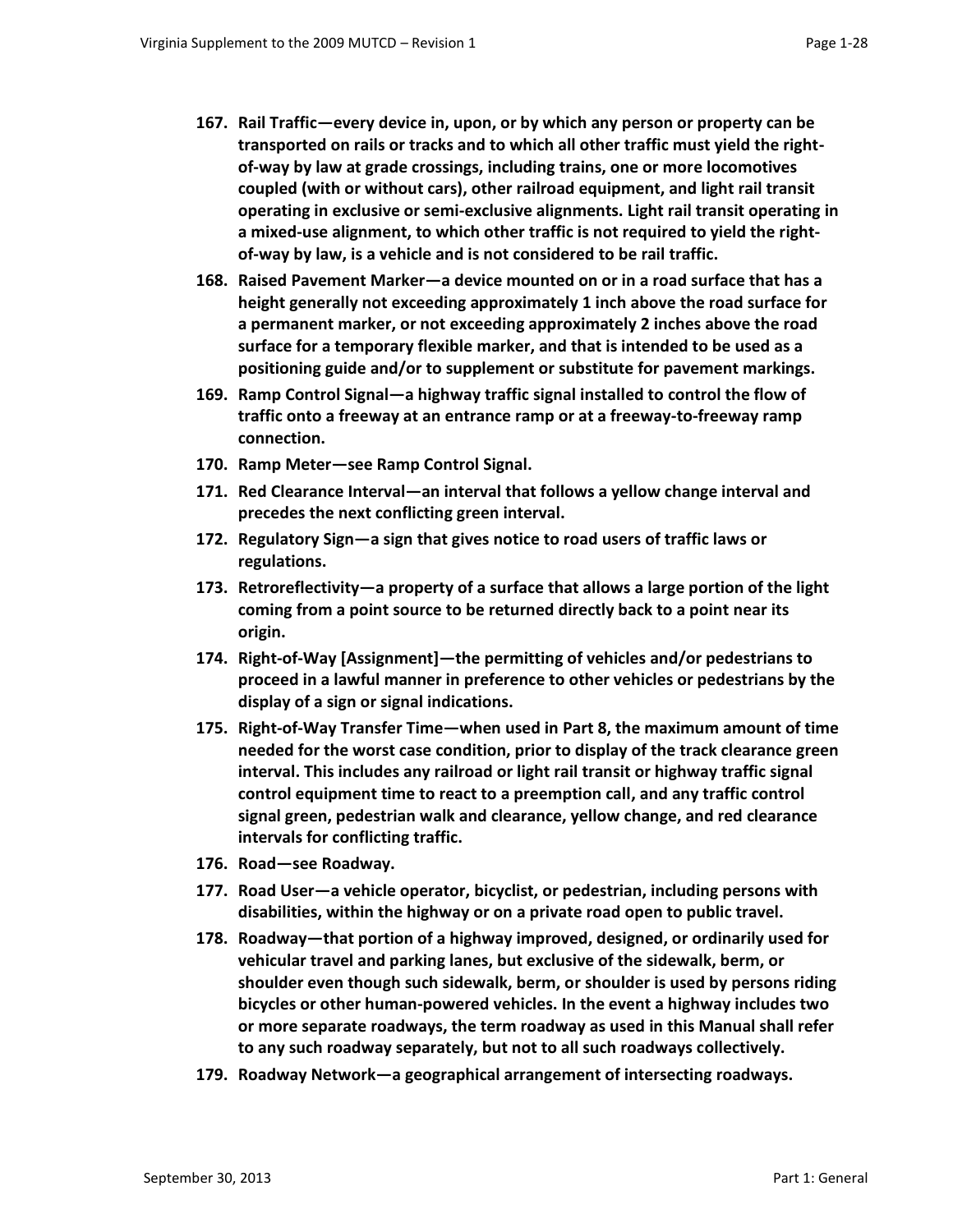- **180. Roundabout—a circular intersection with yield control at entry, which permits a vehicle on the circulatory roadway to proceed, and with deflection of the approaching vehicle counter-clockwise around a central island.**
- **181. Rumble Strip—a series of intermittent, narrow, transverse areas of roughtextured, slightly raised, or depressed road surface that extend across the travel lane to alert road users to unusual traffic conditions or are located along the shoulder, along the roadway center line, or within islands formed by pavement markings to alert road users that they are leaving the travel lanes.**
- **182. Rural Highway—a type of roadway normally characterized by lower volumes, higher speeds, fewer turning conflicts, and less conflict with pedestrians.**
- **183. Safe-Positioned—the positioning of emergency vehicles at an incident in a manner that attempts to protect both the responders performing their duties and road users traveling through the incident scene, while minimizing, to the extent practical, disruption of the adjacent traffic flow.**
- **184. School—a public or private educational institution recognized by the state education authority for one or more grades K through 12 or as otherwise defined by the State.**
- **185. School Zone—a designated roadway segment approaching, adjacent to, and beyond school buildings or grounds, or along which school related activities occur.**
- **186. Semi-Actuated Operation—a type of traffic control signal operation in which at least one, but not all, signal phases function on the basis of actuation.**
- **187. Separate Turn Signal Face—a signal face that exclusively controls a turn movement and that displays signal indications that are applicable only to the turn movement.**
- **188. Separation Time—the component of maximum highway traffic signal preemption time during which the minimum track clearance distance is clear of vehicular traffic prior to the arrival of rail traffic.**
- **189. Shared Roadway—a roadway that is officially designated and marked as a bicycle route, but which is open to motor vehicle travel and upon which no bicycle lane is designated.**
- **190. Shared Turn Signal Face—a signal face, for controlling both a turn movement and the adjacent through movement, that always displays the same color of circular signal indication that the adjacent through signal face or faces display.**
- **191. Shared-Use Path—a bikeway outside the traveled way and physically separated from motorized vehicular traffic by an open space or barrier and either within the highway right-of-way or within an independent alignment. Shared-use paths are also used by pedestrians (including skaters, users of manual and motorized wheelchairs, and joggers) and other authorized motorized and non-motorized users.**
- **192. Sidewalk—that portion of a street between the curb line, or the lateral line of a roadway, and the adjacent property line or on easements of private property that is paved or improved and intended for use by pedestrians.**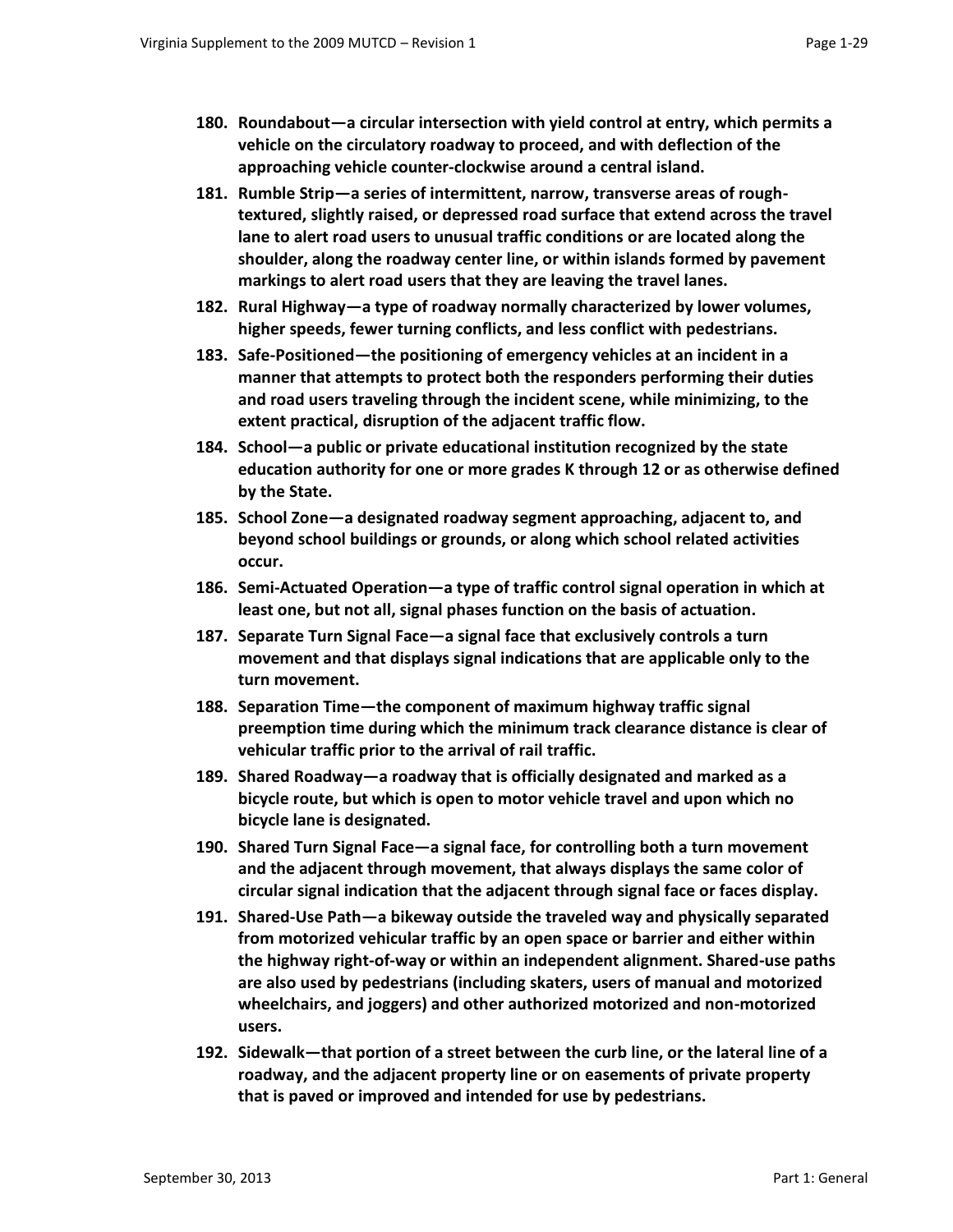- **193. Sign—any traffic control device that is intended to communicate specific information to road users through a word, symbol, and/or arrow legend. Signs do not include highway traffic signals, pavement markings, delineators, or channelization devices.**
- **194. Sign Assembly—a group of signs, located on the same support(s), that supplement one another in conveying information to road users.**
- **195. Sign Illumination—either internal or external lighting that shows similar color by day or night. Street or highway lighting shall not be considered as meeting this definition.**
- **196. Sign Legend—all word messages, logos, pictographs, and symbol and arrow designs that are intended to convey specific meanings. The border, if any, on a sign is not considered to be a part of the legend.**
- **197. Sign Panel—a separate panel or piece of material containing a word, symbol, and/or arrow legend that is affixed to the face of a sign.**
- **198. Signal Backplate—a thin strip of material that extends outward from and parallel to a signal face on all sides of a signal housing to provide a background for improved visibility of the signal indications.**
- **199. Signal Coordination—the establishment of timed relationships between adjacent traffic control signals.**
- **200. Signal Face—an assembly of one or more signal sections that is provided for controlling one or more traffic movements on a single approach.**
- **201. Signal Head—an assembly of one or more signal faces that is provided for controlling traffic movements on one or more approaches.**
- **202. Signal Housing—that part of a signal section that protects the light source and other required components.**
- **203. Signal Indication—the illumination of a signal lens or equivalent device.**
- **204. Signal Lens—that part of the signal section that redirects the light coming directly from the light source and its reflector, if any.**
- **205. Signal Louver—a device that can be mounted inside a signal visor to restrict visibility of a signal indication from the side or to limit the visibility of the signal indication to a certain lane or lanes, or to a certain distance from the stop line.**
- **206. Signal Phase—the right-of-way, yellow change, and red clearance intervals in a cycle that are assigned to an independent traffic movement or combination of movements.**
- **207. Signal Section—the assembly of a signal housing, signal lens, if any, and light source with necessary components to be used for displaying one signal indication.**
- **208. Signal System—two or more traffic control signals operating in signal coordination.**
- **209. Signal Timing—the amount of time allocated for the display of a signal indication.**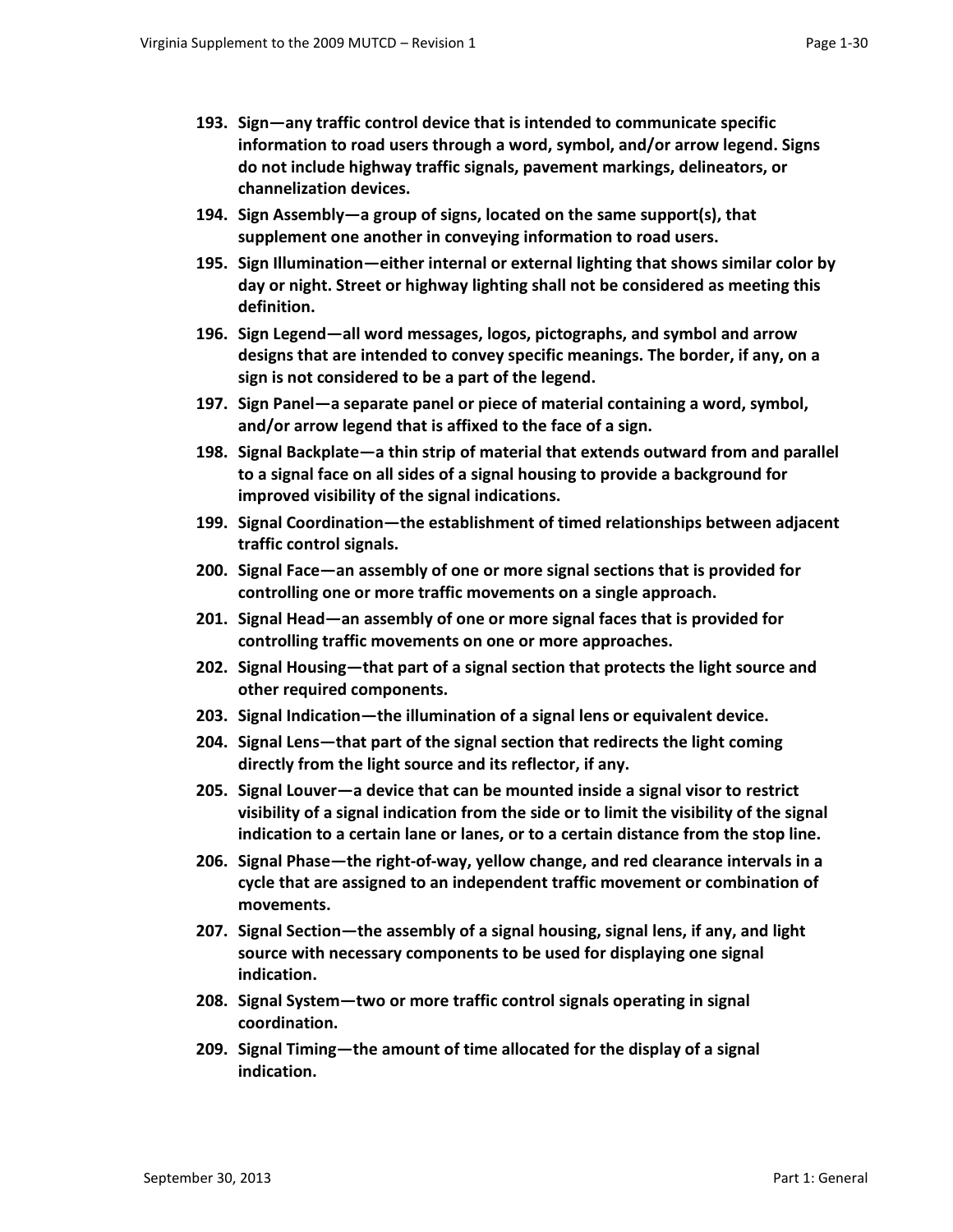- **210. Signal Visor—that part of a signal section that directs the signal indication specifically to approaching traffic and reduces the effect of direct external light entering the signal lens.**
- **211. Signing—individual signs or a group of signs, not necessarily on the same support(s), that supplement one another in conveying information to road users.**
- **212. Simultaneous Preemption—notification of approaching rail traffic is forwarded to the highway traffic signal controller unit or assembly and railroad or light rail transit active warning devices at the same time.**
- **213. Special Purpose Road—a low-volume, low-speed road that serves recreational areas or resource development activities.**
- **214. Speed—speed is defined based on the following classifications:** 
	- **a. Average Speed—the summation of the instantaneous or spot-measured speeds at a specific location of vehicles divided by the number of vehicles observed.**
	- **b. Design Speed—a selected speed used to determine the various geometric design features of a roadway.**
	- **c. 85th-Percentile Speed—the speed at or below which 85 percent of the motor vehicles travel.**
	- **d. Operating Speed—a speed at which a typical vehicle or the overall traffic operates. Operating speed might be defined with speed values such as the average, pace, or 85th-percentile speeds.**
	- **e. Pace—the 10 mph speed range representing the speeds of the largest percentage of vehicles in the traffic stream.**
- **215. Speed Limit—the maximum (or minimum) speed applicable to a section of highway as established by law or regulation.**
- **216. Speed Limit Sign Beacon—a beacon used to supplement a SPEED LIMIT sign.**
- **217. Speed Measurement Markings—a white transverse pavement marking placed on the roadway to assist the enforcement of speed regulations.**
- **218. Speed Zone—a section of highway with a speed limit that is established by law or regulation, but which might be different from a legislatively specified statutory speed limit.**
- **219. Splitter Island—a median island used to separate opposing directions of traffic entering and exiting a roundabout.**
- **220. Station Crossing—a pathway grade crossing that is associated with a station platform.**
- **221. Statutory Speed Limit—a speed limit established by legislative action that typically is applicable for a particular class of highways with specified design, functional, jurisdictional and/or location characteristics and that is not necessarily displayed on Speed Limit signs.**
- **222. Steady (Steady Mode)—the continuous display of a signal indication for the duration of an interval, signal phase, or consecutive signal phases.**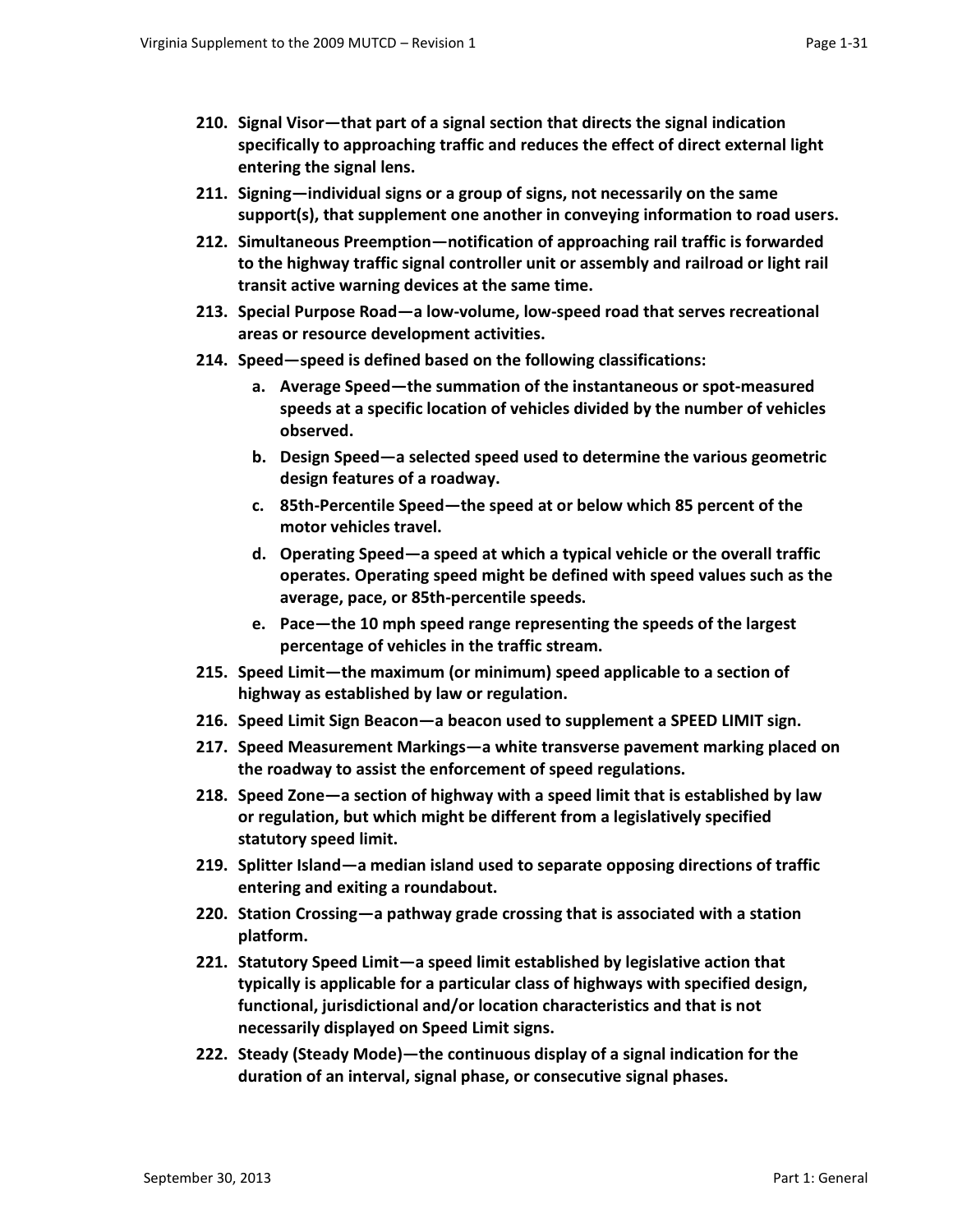- **223. Stop Beacon—a beacon used to supplement a STOP sign, a DO NOT ENTER sign, or a WRONG WAY sign.**
- **224. Stop Line—a solid white pavement marking line extending across approach lanes to indicate the point at which a stop is intended or required to be made.**
- **225. Street—see Highway.**
- **226. Supplemental Signal Face—a signal face that is not a primary signal face but which is provided for a given approach or separate turning movement to enhance visibility or conspicuity.**
- **227. Symbol—the approved design of a pictorial representation of a specific traffic control message for signs, pavement markings, traffic control signals, or other traffic control devices, as shown in the MUTCD.**
- **228. Temporary Traffic Control Signal—a traffic control signal that is installed for a limited time period.**
- **229. Temporary Traffic Control Zone—an area of a highway where road user conditions are changed because of a work zone or incident by the use of temporary traffic control devices, flaggers, uniformed law enforcement officers, or other authorized personnel.**
- **230. Theoretical Gore—a longitudinal point at the upstream end of a neutral area at an exit ramp or channelized turn lane where the channelizing lines that separate the ramp or channelized turn lane from the adjacent through lane(s) begin to diverge, or a longitudinal point at the downstream end of a neutral area at an entrance ramp or channelized entering lane where the channelizing lines that separate the ramp or channelized entering lane from the adjacent through lane(s) intersect each other.**
- **231. Timed Exit Gate Operating Mode—a mode of operation where the exit gate descent at a grade crossing is based on a predetermined time interval.**
- **232. Toll Booth—a shelter where a toll attendant is stationed to collect tolls or issue toll tickets. A toll booth is located adjacent to a toll lane and is typically set on a toll island.**
- **233. Toll Island—a raised island on which a toll booth or other toll collection and related equipment are located.**
- **234. Toll Lane—an individual lane located within a toll plaza in which a toll payment is collected or, for toll-ticket systems, a toll ticket is issued.**
- **235. Toll Plaza—the location at which tolls are collected consisting of a grouping of toll booths, toll islands, toll lanes, and, typically, a canopy. Toll plazas might be located on highway mainlines or on interchange ramps. A mainline toll plaza is sometimes referred to as a barrier toll plaza because it interrupts the traffic flow.**
- **236. Toll-Ticket System—a system in which the user of a toll road receives a ticket from a machine or toll booth attendant upon entering a toll system. The ticket denotes the user's point of entry and, upon exiting the toll system, the user surrenders the ticket and is charged a toll based on the distance traveled between the points of entry and exit.**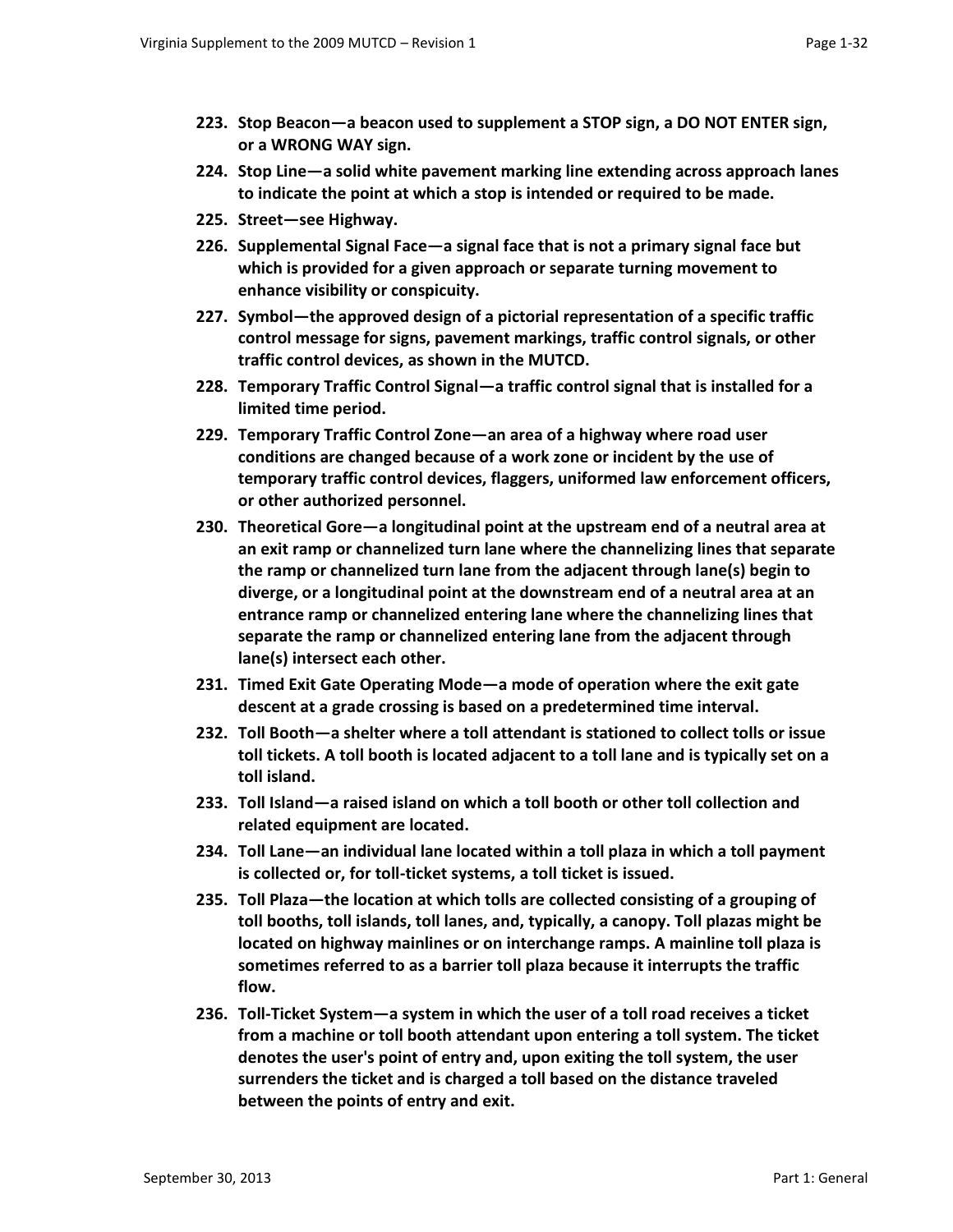- **237. Traffic—pedestrians, bicyclists, ridden or herded animals, vehicles, streetcars, and other conveyances either singularly or together while using for purposes of travel any highway or private road open to public travel.**
- **238. Traffic Control Device—a sign, signal, marking, or other device used to regulate, warn, or guide traffic, placed on, over, or adjacent to a street, highway, private road open to public travel, pedestrian facility, or shared-use path by authority of a public agency or official having jurisdiction, or, in the case of a private road open to public travel, by authority of the private owner or private official having jurisdiction.**
- **239. Traffic Control Signal (Traffic Signal)—any highway traffic signal by which traffic is alternately directed to stop and permitted to proceed.**
- **240. Train—one or more locomotives coupled, with or without cars, that operates on rails or tracks and to which all other traffic must yield the right-of-way by law at highway-rail grade crossings.**
- **241. Transverse Markings—pavement markings that are generally placed perpendicular and across the flow of traffic such as shoulder markings; word, symbol, and arrow markings; stop lines; crosswalk lines; speed measurement markings; parking space markings; and others.**
- **242. Traveled Way—the portion of the roadway for the movement of vehicles, exclusive of the shoulders, berms, sidewalks, and parking lanes.**
- **243. Turn Bay—a lane for the exclusive use of turning vehicles that is formed on the approach to the location where the turn is to be made. In most cases where turn bays are provided, drivers who desire to turn must move out of a through lane into the newly formed turn bay in order to turn. A through lane that becomes a turn lane is considered to be a dropped lane rather than a turn bay.**
- **244. Upstream—a term that refers to a location that is encountered by traffic prior to a downstream location as it flows in an "upstream to downstream" direction. For example, "the upstream end of a lane line separating the turn lane from a through lane on the approach to an intersection" is the end of the line that is furthest from the intersection.**
- **245. Urban Street—a type of street normally characterized by relatively low speeds, wide ranges of traffic volumes, narrower lanes, frequent intersections and driveways, significant pedestrian traffic, and more businesses and houses.**
- **246. Vehicle—every device in, upon, or by which any person or property can be transported or drawn upon a highway, except trains and light rail transit operating in exclusive or semi-exclusive alignments. Light rail transit equipment operating in a mixed-use alignment, to which other traffic is not required to yield the right-of-way by law, is a vehicle.**
- **247. Vibrotactile Pedestrian Device—an accessible pedestrian signal feature that communicates, by touch, information about pedestrian timing using a vibrating surface.**
- **248. Visibility-Limited Signal Face or Visibility-Limited Signal Section—a type of signal face or signal section designed (or shielded, hooded, or louvered) to restrict the**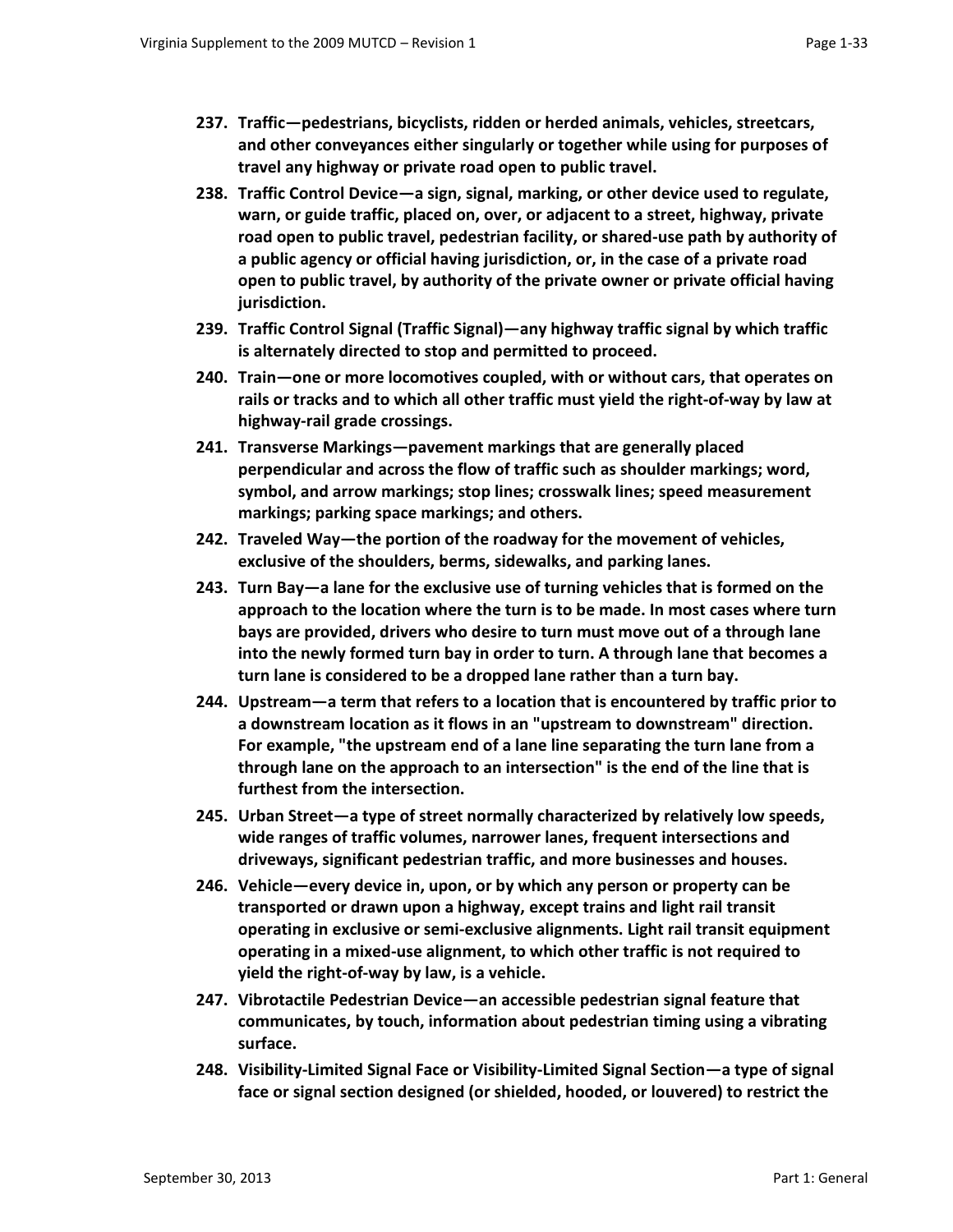**visibility of a signal indication from the side, to a certain lane or lanes, or to a certain distance from the stop line.** 

- **249. Walk Interval—an interval during which the WALKING PERSON (symbolizing WALK) signal indication is displayed.**
- **250. Warning Beacon—a beacon used only to supplement an appropriate warning or regulatory sign or marker.**
- **251. Warning Light—a portable, powered, yellow, lens-directed, enclosed light that is used in a temporary traffic control zone in either a steady burn or a flashing mode.**
- **252. Warning Sign—a sign that gives notice to road users of a situation that might not be readily apparent.**
- **253. Warrant—a warrant describes a threshold condition based upon average or normal conditions that, if found to be satisfied as part of an engineering study, shall result in analysis of other traffic conditions or factors to determine whether a traffic control device or other improvement is justified. Warrants are not a substitute for engineering judgment. The fact that a warrant for a particular traffic control device is met is not conclusive justification for the installation of the device.**
- **254. Wayside Equipment—the signals, switches, and/or control devices for railroad or light rail transit operations housed within one or more enclosures located along the railroad or light rail transit right-of-way and/or on railroad or light rail transit property.**
- **255. Wayside Horn System—a stationary horn (or series of horns) located at a grade crossing that is used in conjunction with train-activated or light rail transitactivated warning systems to provide audible warning of approaching rail traffic to road users on the highway or pathway approaches to a grade crossing, either as a supplement or alternative to the sounding of a locomotive horn.**
- **256. Worker—a person on foot whose duties place him or her within the right-of-way of a street, highway, or pathway, such as street, highway, or pathway construction and maintenance forces, survey crews, utility crews, responders to incidents within the street, highway, or pathway right-of-way, and law enforcement personnel when directing traffic, investigating crashes, and handling lane closures, obstructed roadways, and disasters within the right-ofway of a street, highway, or pathway.**
- **257. Wrong-Way Arrow—a slender, elongated, white pavement marking arrow placed upstream from the ramp terminus to indicate the correct direction of traffic flow. Wrong-way arrows are intended primarily to warn wrong-way road users that they are going in the wrong direction.**
- **258. Yellow Change Interval—the first interval following the green or flashing arrow interval during which the steady yellow signal indication is displayed.**
- **259. Yield Line—a row of solid white isosceles triangles pointing toward approaching vehicles extending across approach lanes to indicate the point at which the yield is intended or required to be made.**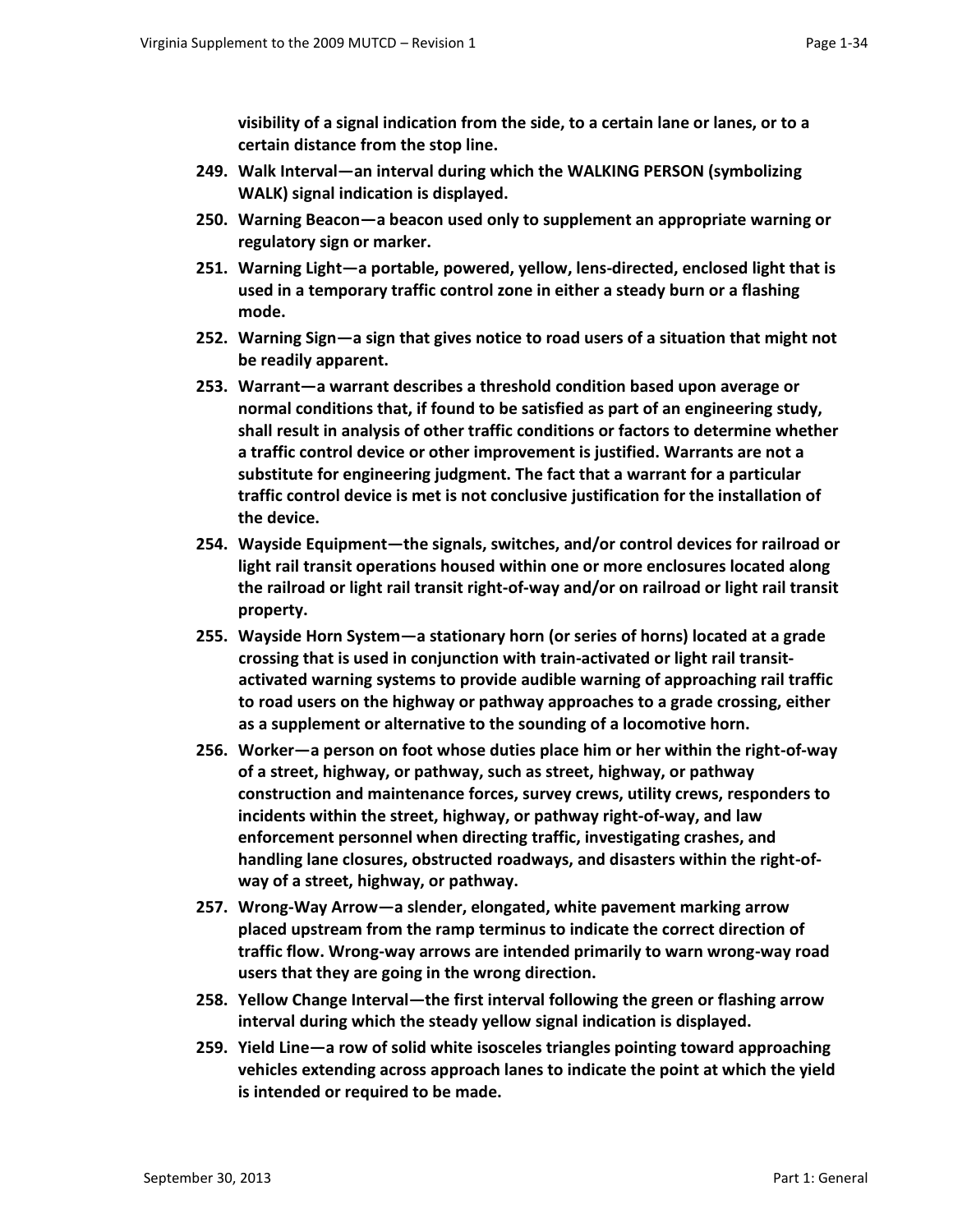**Standard:**

05 **The following words and phrases, when used in this Supplement, shall have the following meanings:**

- **1. Limited Access Highway — The legal definition of a limited access highway as found in the Code of Virginia (a link to the code is provided in Appendix A) is: a highway especially designed for through traffic, over which abutters have no easement or right of light, air, or access to by reason of the fact that their property abuts upon such highway. This includes freeways, expressways and other partially-controlled access facilities.**
- **2. Primary Route – a road that connect cities and towns with each other and with interstates. Primary Routes include all US Routes, Virginia State Routes numbered 599 and below, and Virginia State Route 895 in Chesterfield and Henrico Counties.**
- **3. Secondary Route – local connector or county roads maintained by VDOT, numbered 600 and above. Arlington and Henrico Counties do not contain VDOTmaintained secondary routes, as these jurisdictions maintain their own county roads.**
- **4. Wayside — a State maintained area adjacent to the roadway which may provide parking and picnic areas.**

Support:

06 The definition of Limited Access Highway can be found in The Code of Virginia § 33.1-57.

## **Section 1A.14 Meanings of Acronyms and Abbreviations in this Manual**

**Standard:**

- 01 **The following acronyms and abbreviations, when used in the MUTCD and this Supplement, shall have the following meanings:**
	- **1. AADT—annual average daily traffic**
	- **2. AASHTO—American Association of State Highway and Transportation Officials**
	- **3. ADA—Americans with Disabilities Act**
	- **4. ADAAG—Americans with Disabilities Accessibility Guidelines**
	- **5. ADT—average daily traffic**
	- **6. AFAD—Automated Flagger Assistance Device**
	- **7. ANSI—American National Standards Institute**
	- **8. CFR—Code of Federal Regulations**
	- **9. CMS—changeable message sign**
	- **10. dBA—A-weighted decibels**
	- **11. EPA—Environmental Protection Agency**
	- **12. ETC—electronic toll collection**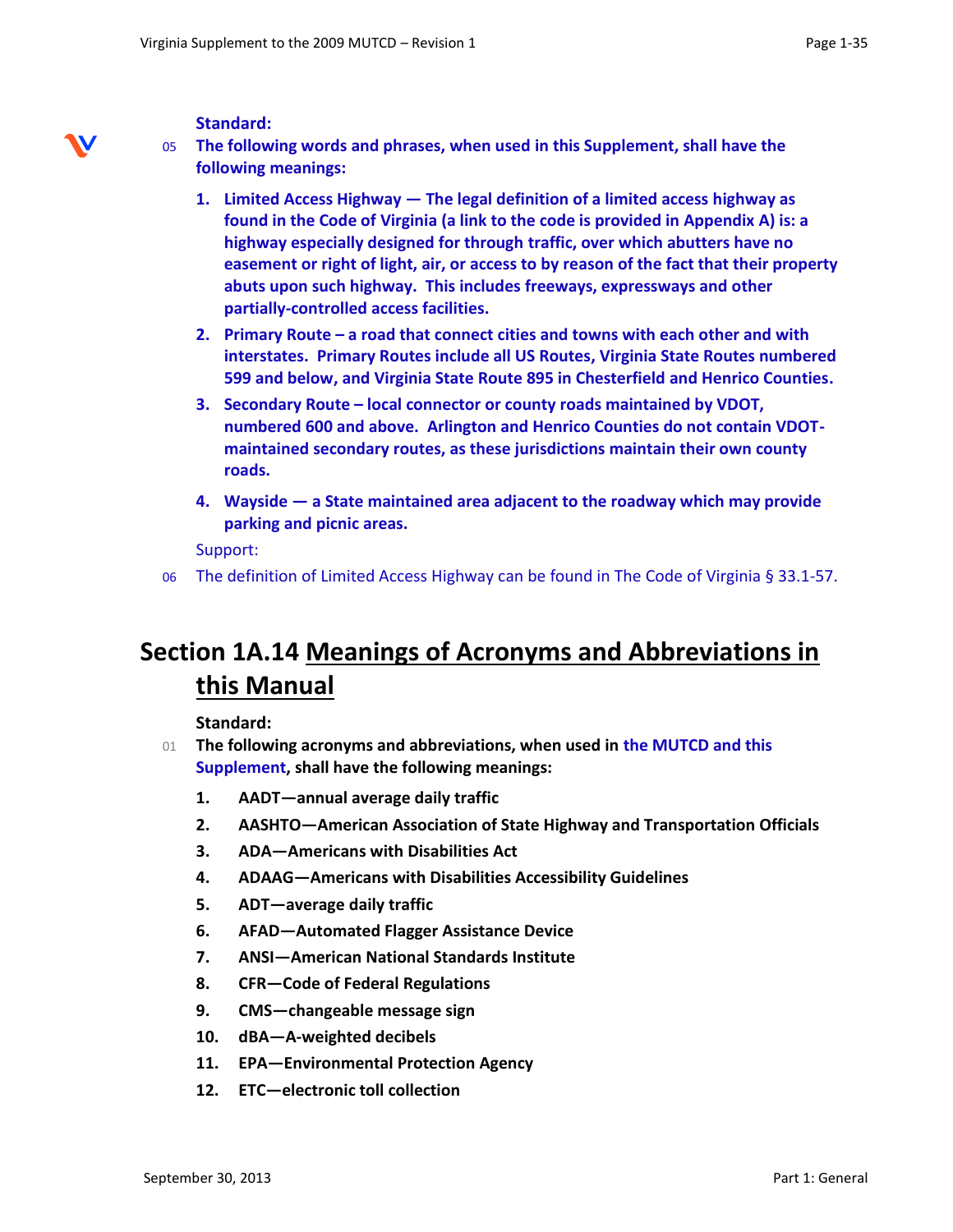- **13. EV—electric vehicle**
- **14. FHWA—Federal Highway Administration**
- **15. FRA—Federal Railroad Administration**
- **16. FTA—Federal Transit Administration**
- **17. HOT—high occupancy tolls**
- **18. HOTM—FHWA's Office of Transportation Management**
- **19. HOTO—FHWA's Office of Transportation Operations**
- **20. HOV—high-occupancy vehicle**
- **21. ILEV—inherently low emission vehicle**
- **22. ISEA—International Safety Equipment Association**
- **23. ITE—Institute of Transportation Engineers**
- **24. ITS—intelligent transportation systems**
- **25. LED—light emitting diode**
- **26. LP—liquid petroleum**
- **27. MPH or mph—miles per hour**
- **28. MUTCD—Manual on Uniform Traffic Control Devices**
- **29. NCHRP—National Cooperative Highway Research Program**
- **30. ORT—open-road tolling**
- **31. PCMS—portable changeable message sign**
- **32. PRT—perception-response time**
- **33. RPM—raised pavement marker**
- **34. RRPM—raised retroreflective pavement marker**
- **35. RV—recreational vehicle**
- **36. TDD—telecommunication devices for the deaf**
- **37. TRB—Transportation Research Board**
- **38. TTC—temporary traffic control**
- **39. U.S.—United States**
- **40. U.S.C.—United States Code**
- **41. USDOT—United States Department of Transportation**
- **42. UVC—Uniform Vehicle Code**
- **43. VPH or vph—vehicles per hour**